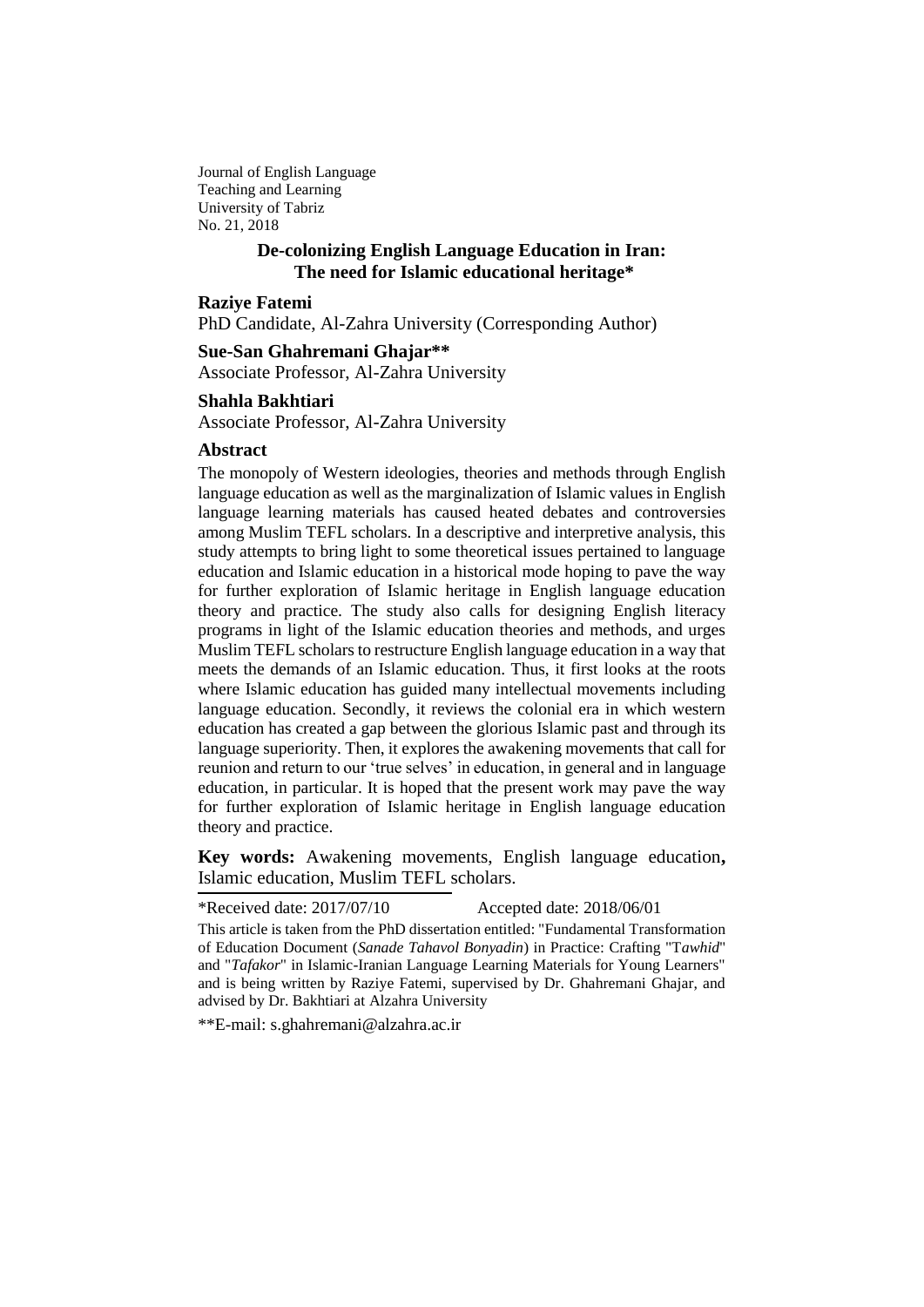### **Introduction**

In recent decades, English Language Teaching (ELT) has particularly been concerned with the marginalization caused by English linguistic imperialism; cultural, and academic colonization. (Canagarajah, 2005; Pennycook, 2010). As argued, such an academic monopoly facilitated through the medium of English language has created a sense of contempt, inferiority or worthlessness towards local sources, knowledge and wisdom (Asante, 2012; Bhatt, 2005). Furthermore, this has turned individuals into dominated consumers who rely on others and are not capable of producing their own knowledge (Kumaravadivelu, 2006).

An analysis of the current English teaching materials being used in the country, and an analysis of them in the literature shows that most theories, methods of teaching, and materials are imported from the West. These globalized materials form the superior ways of language teaching as well as holding a control over whatever goes on in the classroom. According to Kumaravadivelu (2016), the hegemonic forces of English language education attain their power primarily through center-based methods and center-produced materials, and manage and maintain the marginality of the majority.

In the history of ELT, Islamic values and worldviews, among other local cultures, have suffered greatly from marginalization caused by Western or Eurocentric knowledge constructs, interests, norms, values, and worldviews. The studies that focus on imported international ELT products, widely used in Iranian English language institutes and in academia, indicate the prevalence of the values and notions of American life style , which in many aspects contradict Iranian Muslim values (Abdollahian and Hosseinifar, 2013; Bahreini, 2013). As argued, the secular and materialistic ideologies such as capitalism, materialism, neo-liberalism, consumerism, and individualism (Abdollahzadeh & Baniasad, 2010; Baleghizadeh & Motahed, 2010; Keshavarz & Akbari Malek, 2009; Koosha, Talebinezhad, & Taki, 2004) prevail in English language teaching textbooks.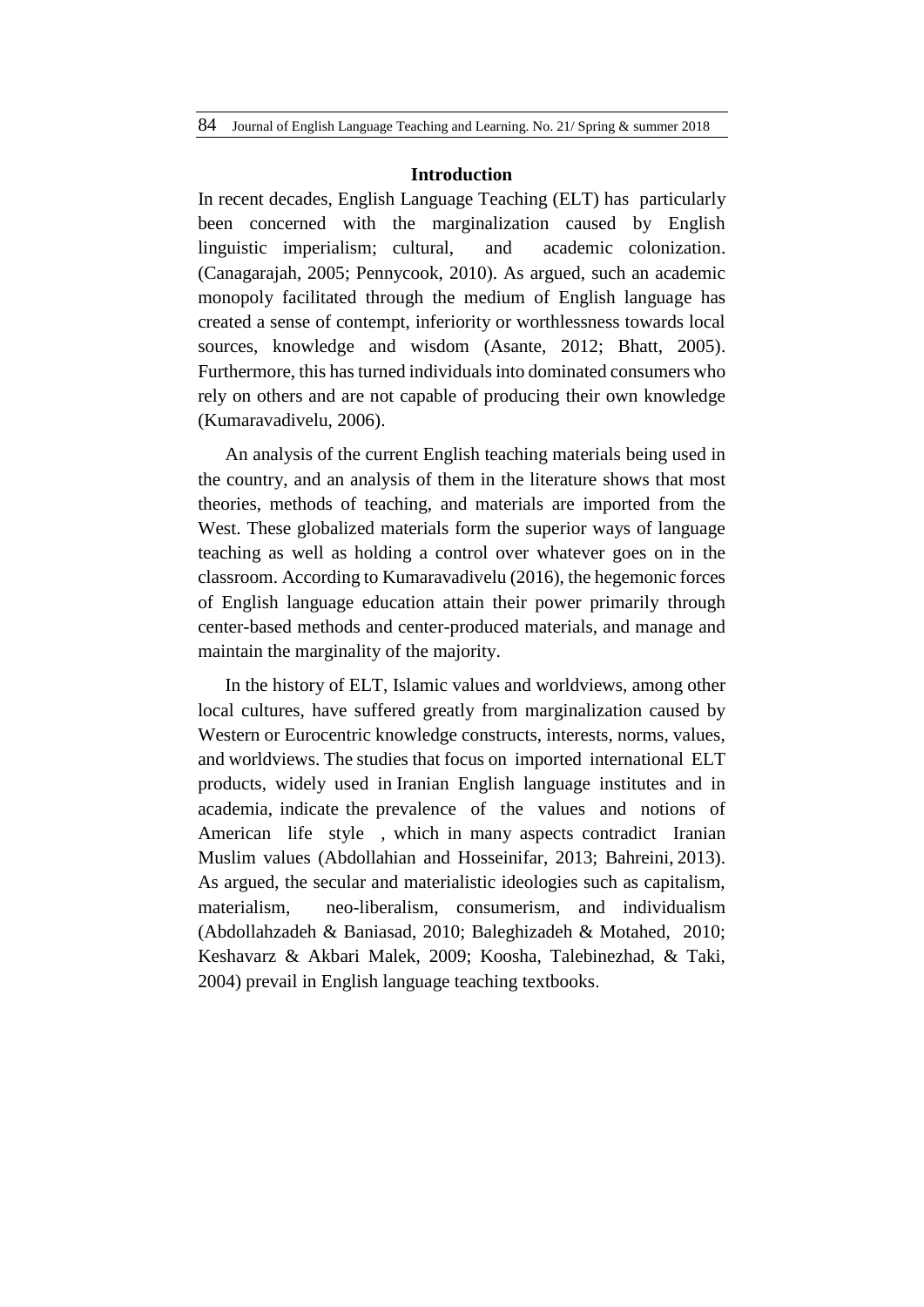Over four decades of deeply rooted authority of the readymade materials, have weakened the studies that raised voices against the native speakerism and secularism observed in English language education. Few Iranian researchers have taken serious attempts to design English literacy programs with the purpose of confronting marginalization. These rare attempts include designing homemade ELT materials based on the real lives of Iranian contemporary students and Persian classic literature. In one multidisciplinary pioneering study, Parsaiyan, Ghahremani Ghajar, SalahiMoghdam, & JanAhmadi (2014) explore how the Islamic divinely-oriented knowledge hidden in English translations of Persian classic works of literature can be practiced in the English classroom not simply as factual pieces of information but as routes for deeper self-recognition. In another study, Ghahremani Ghajar and Azizi (2014) replace imported English translations of French, Danish, and Russian literature with a recreation of a number of English narratives based on Persian classic stories for EFL courses.

From the early advent of Islam, Iranians, as a cultivated and an ancient nation with a history of more than 8000 years and the reputation for monotheism, welcomed Islam wholeheartedly. Since then, Islam has been deeply ingrained in the Iranian people's soul and facilitated the actualization of great scholars such as Sa'di, Hafez, Ibn e Sina, Razi and Biruni (Motahari, 1368/ 1989). Protesting against the Westernizing and secularizing efforts of the Western-backed Pahlavi dynasty, Iranians supported the Islamic revolution of Iran (1979/1357) under the leadership of Ayatollah Khomeini and established the Islamic Republic hoping for the sovereignty of Islamic culture and values in all areas of their life including the education of their children. After the Revolution, many attempts such as The Cultural Revolution (*Enghelab Farhangi*) in 1359/1981 have been made for Islamization of formal education. Despite all the warmhearted struggles, the weighty footsteps of imperialistic western ideology continue to be alive in schools. Iran's education system has been criticized for not being based on an Islamic philosophy of education and for being 'imported' from the West (Khosro Panah, 1396/2017). The Fundamental Transformation of Education Document (*Sanad Tahavol Bonyadin*) developed in 1390/2012 by the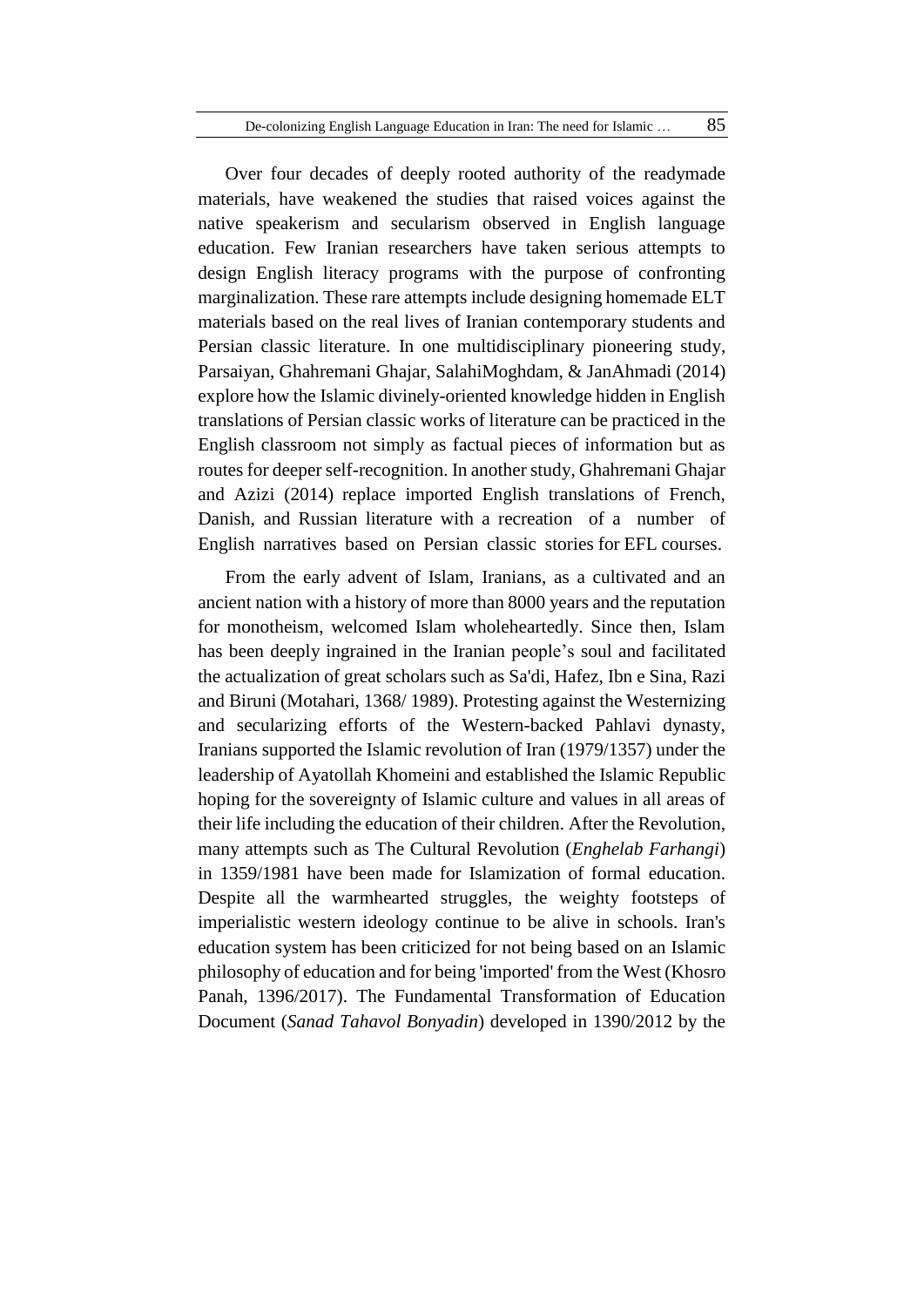Islamic education professionals is one of the major steps taken to liberate the Iranian schools from the imported theoretical foundations imposed, and to ground it on the basis of the Islamic educational philosophy.

Regrettably, while English language education, among other discipline, has a strong share in the spread of western secular ideology, it has rarely been explored in light of an Islamic education. In this paper, we try to bring language education and Islamic education together. Putting some theoretical issues pertained to language education and Islamic education in a historical perspective, this study calls for designing English literacy programs in light of Islamic education theories and methods. The study addresses consideration of Islamic educational principles of *tarbiat* (pedagogy) in all areas of language education as a pressing demand, and urges Muslim TEFL scholars to restructure the English language education in a way that meets the demands of Islamic *tarbiat*. Thus, we first look at our roots in religion and knowledge were interwoven, and Islamic education guided many intellectual movements including language education. Second, we review the colonial era in which western secular education, which is based on separation of religion and knowledge doctrine, made a distance between the glorious Islamic past by imposing its language superiority on our education. Then, we explore the awakening movements that call for a reunion and return to our 'true selves', rooted and flourished in an Islamic Iranian culture in which religion and knowledge are intertwined and are different from professional identities sought in western thought and, in education in general and in language education in particular.

### **Our Roots: Light of wisdom**

A glance at the history of education in Islam reveals that Islam has put a high value on education and has enjoyed a long and rich intellectual tradition. Islamic education started from the moment of revelation of the very first Ayats of Quran Karim to Prophet Muhammad (....) and continued throughout his life (Kassaiee, 1388). The very first Ayats of Qur'an were related to reading, knowledge and learning. (Sure 96: 1-5), and Prophet Muhammad ( $\gg$ ) mission was declared as teaching the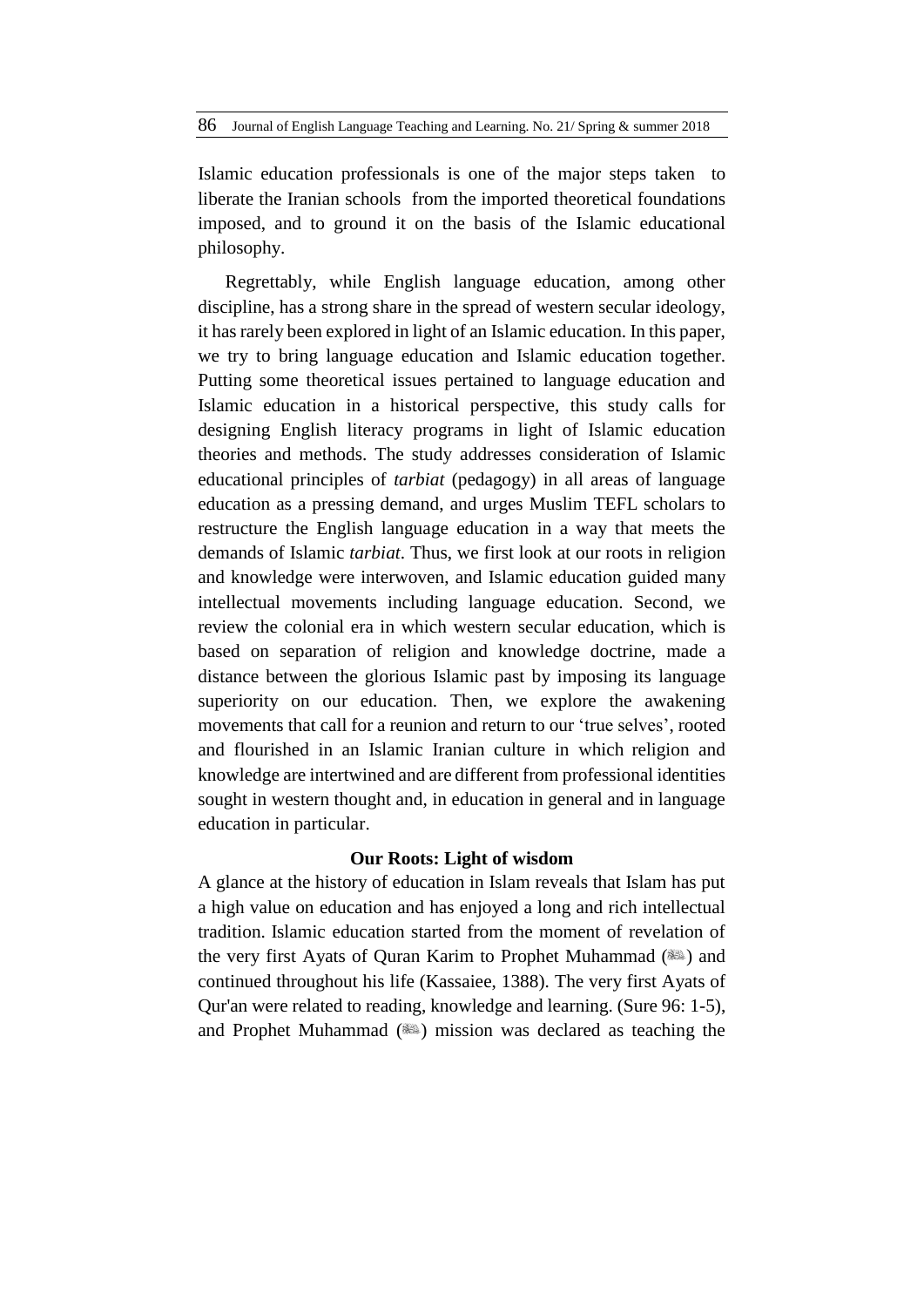book and wisdom (*hekmah*) (62:2). There are more than 700 references that refer to Knowledge (*'ilm*) and provide a forceful stimulus for the Islamic community to strive for education and learning, as evidenced by learning centers of *halghe* (circles), *sofe* (corners) and *Masjids* in the time of Prophet Muhammad ( $\qquad$ ) to learning sessions of Imam Sadegh ( $\downarrow\!\!\!\downarrow$ ) and Imam Bagher ( $\downarrow\!\!\!\downarrow$ ) *madrese* (school) and *maktab* (school) afterwards (Vellayati, 1383/2004).

Quran and hadith play an undeniable role in the development of Islamic civilization (Nasr, 1389/ 2010; Ghorbani, 1393/2014). Islamic instructions with focus on knowledge and intellect first revolutionized the predominantly illiterate Arabian society, and then paved the way for Islam's Golden age whose reputation survived for centuries because of its close affinities with spiritual fountains of knowledge (Velayati, 1383/ 2004). The importance of intellect in Islamic education is evidenced by over three hundred (300) ayats of Qur'an which invite people to use their intellectual capabilities (Al-Mizan, issue 5, p, 415) and severely condemn those who do not use them. Intellectual ability is considered to be the "internal messenger", and different terms such as *tafakkor, tadabbor, ta'aghol, tafaghoh*, and *basirah* are frequently used in Qur'an Karim to encourage people to think and reason. The National Curriculum Document (1391/ 2011) also views intellect and reasoning (*ta'aghol*) as the central element of human potentialities that should be educated. Picktal (1927), a western Islamic scholar noted for his English translation of the Qur'an Karim and a convert from Christianity, asserts that Islam as the religion of free thought banished priestly superstition, and the enslavement of men's minds to other men. Through this liberation, according to him, Islam founded a wonderful flowering of civilization that in the subsequent generations bore its fruit in works of science, art and literature.

By the time Europe was experiencing its Dark Ages, the world of Islam was in its peak of intellectual breakthrough and was one of the leading civilizations of the world (Lewis, 2002). Renaissance benefited heavily from the Islamic civilization and its achievements and borrowed ideas and materials. Moslem's scientific methods pioneered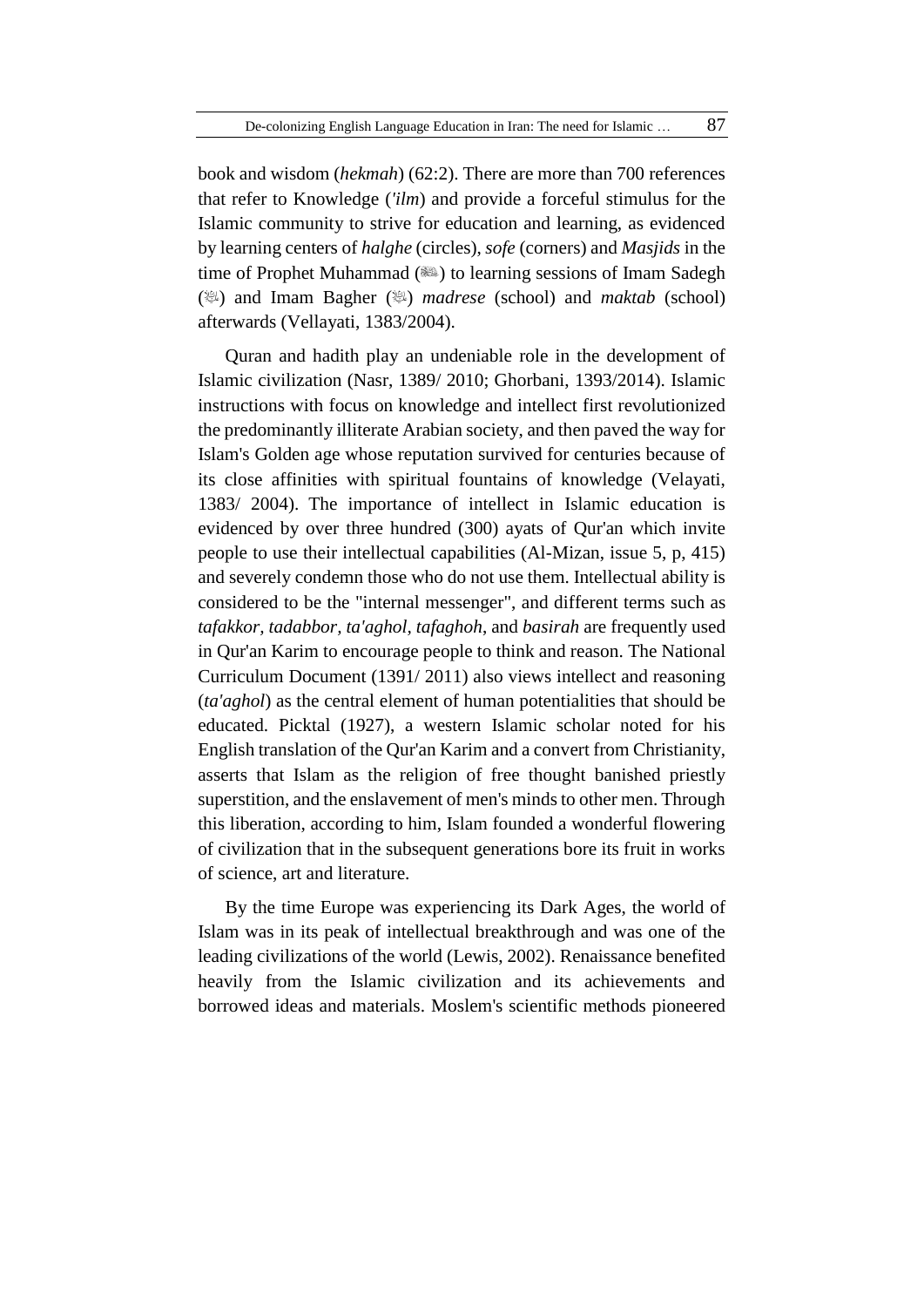the Scientific Revolution that improved the quality of life for European people during the Renaissance (Essa & Ali, 2012).

Prophet Muhammad ( $\gg$ ) miracle was delivered through language. The difference of languages is viewed as a sign of Allah, and Qur'an Karim appreciates cultural and linguistic diversity (Surah Rom 30: 22). From the advent of Islam, Muslims respected other cultures and languages both to learn from them and to preach their ideology in them. For example, Zaid Ibnu Thabet was one of the most famous translators of the Prophet (Abdo Rababah, 2015). The multilingual culture and the tradition of learning and translating Prophet Muhammad  $(\mathbb{R})$ established in Medina continued after his period (Hassan, 2014), and inspired Muslims to acquire knowledge from other nations, and translate sciences and knowledge from all available resources, origins and languages. The Translation Movement paved the way for the development of the Islamic civilization (Jan Ahmadi, 1379/2000). Muslims learned from other cultures, added their own contribution and evolved human civilization (Velayati, 1383/2004; Iqbal, 2009). Many books that were written or translated in Islamic civilization have been retranslated into European languages which then formed the origin of modern western science (Abdo Rababah, 2015; Iqbal, 2009).

# **The Comprehensive and growth-oriented nature of Islamic education**

Terms such as wisdom (*hikmah, ma'rifah*), intellect ('*aql*), knowledge (*ta'lim, ta'dib, tarbiya, 'ilm*) and their equivalents are used in the Muslim world to denote the concept of Islamic education. Although Muslim intellectuals use a variety of definitions, tools and methods for education, they share one common principle. All acknowledge that knowledge comes from God and they are discovering His signs. As Allame Tabatabai (1379/ 2000) argues, the kind of knowledge is praised in Qur'an Karim which provides the route to Allah, and the ones which make human beings busy with themselves and prevent them from Him are equal to ignorance (p. 70). Similarly, Vellayati (1383/2004) asserts that the importance Islam attached to knowledge, as one of the important pillars of Islamic civilization, has always been accompanied by morality, and the acquisition of knowledge along with development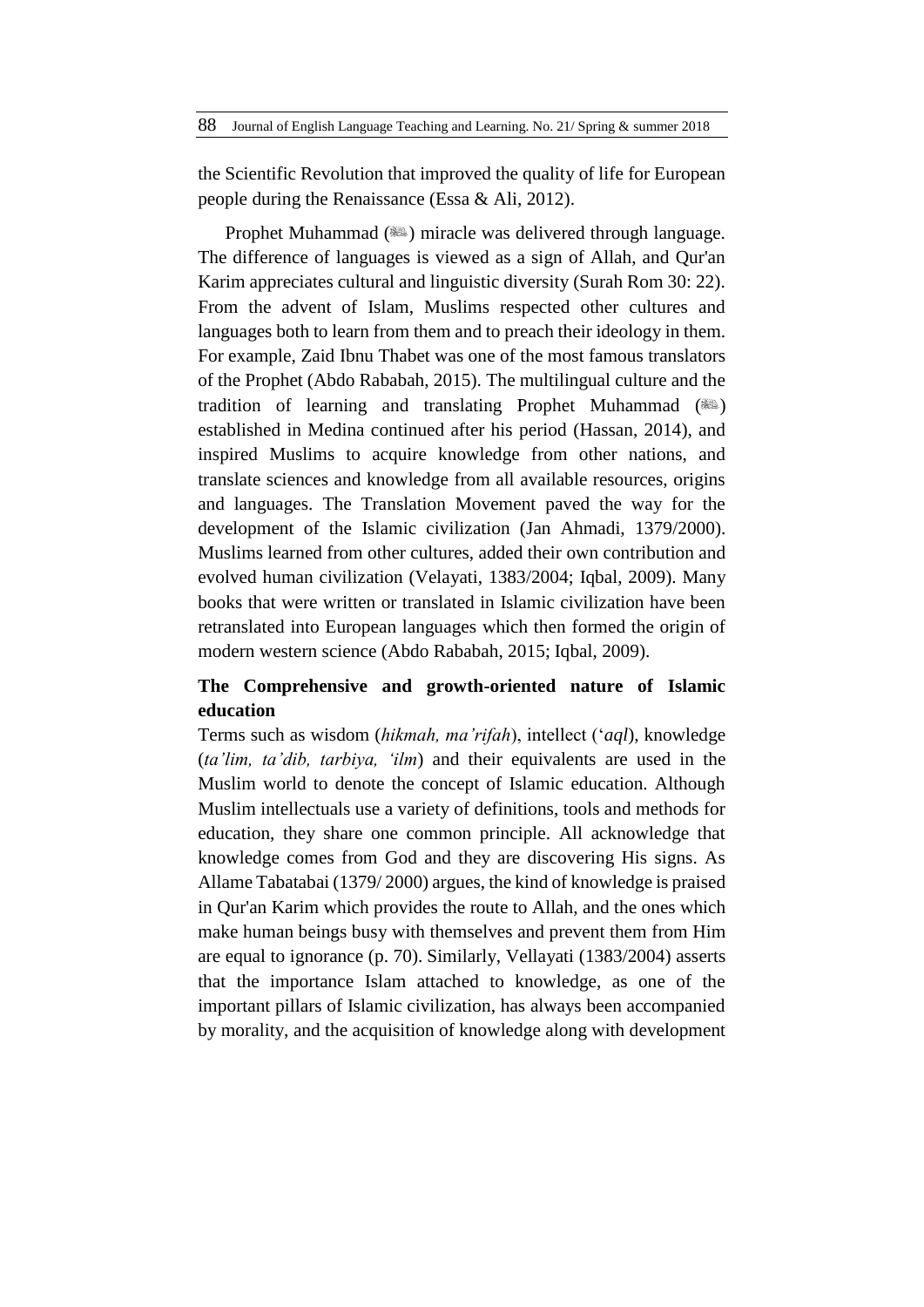of character has always gone hand in hand. In other words, acquiring intellectual knowledge through application of reason and logic is not an end in itself but a means to actualize all dimensions of the human being.

The comprehensive outlook toward the concept of *tarbiat* and concerns about the "balanced growth of the human potentialities" forms one of the basic principles and policies taken for the design of the Fundamental Transformation of Education Document (p.146). The document views *tarbiat* as a systematic, comprehensive, integrative and balanced reality and aims to avoid one-sided, unilateral and caricaturelike conceptions of education (p. 18). In a similar vein, Motahari (1393/2013) points out that a complete person in Islam is the person whose all human potentials and values are fully cultivated in a balanced way. Modern secular education, however, with its emphasis on materialism has neglected the spirit and character and in this way it has profoundly affected the sense of balance, wholeness and wellbeing.

In addition to comprehensiveness, growth and fulfillment are central notions in the Islamic conception of *tarbiat*. According to the classical lexicographer al-Rāghib al-Asfahānī (d. 402 A.H./1011 C.E.) the word *tarbiyah* means "to cause something to develop from stage to stage until reaching its completion [full potential]." Dawud Tauhidi (2007) explains several verses of the Qur'an Karim in which words from the same linguistic root as the word *tarbiat* and semantically related to it were used. He, then, points out that something (the *fitrah*, or intrinsic nature) already exists within the human being and that education is a process of unfolding and bringing out, more than a process of instilling and pouring in:

The concepts of increase, elevation, growth, development, nurture and upbringing are all aspects of the word *tarbiyah*. Broadly speaking, it conveys the cosmological principle of expansion, emergence, unfoldment, becoming and fulfillment. For the humankind, in particular, tarbiyah can be understood as the Islamic science of growth and development (p. 7).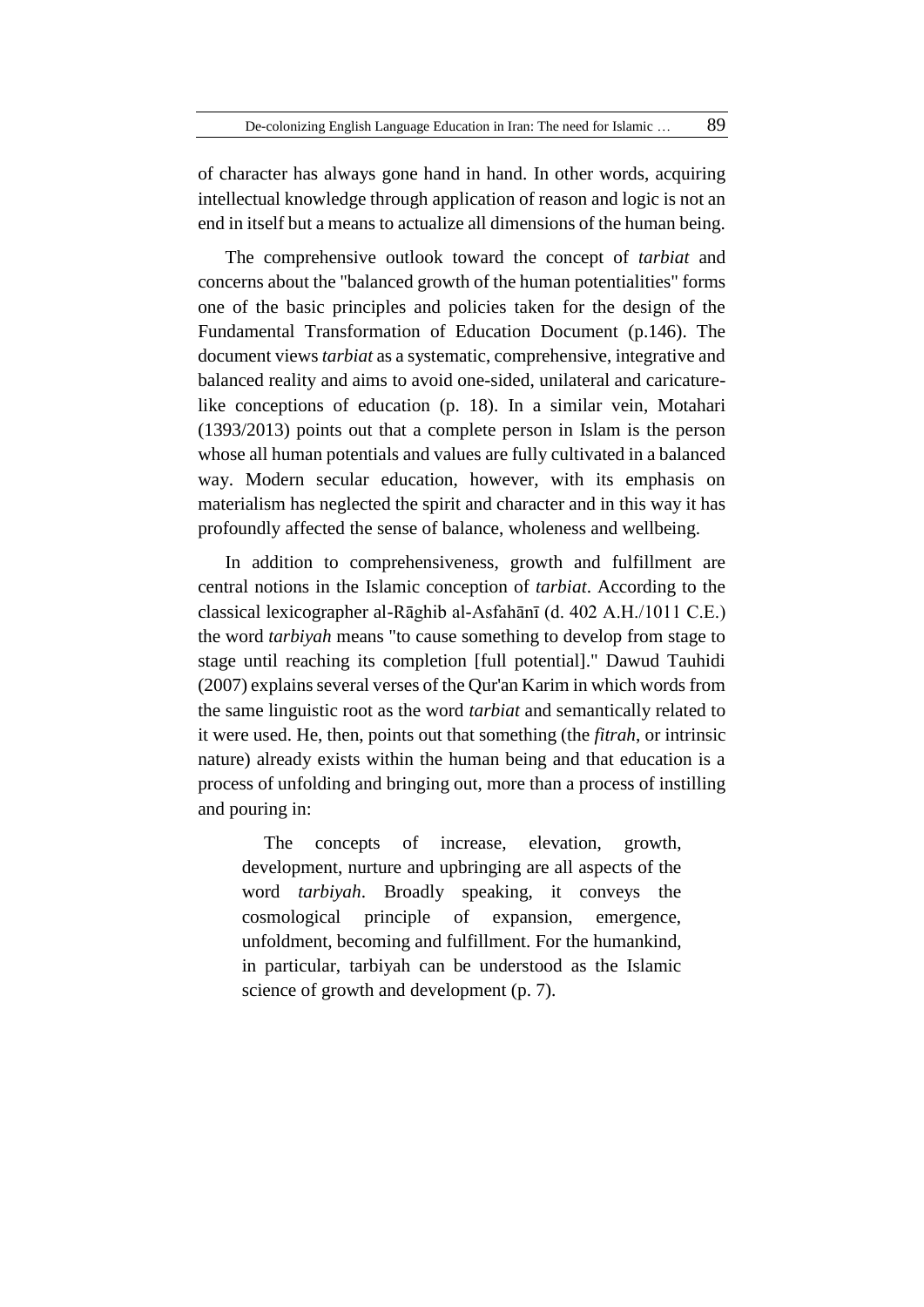Making a distinction between *Hayat-e Ma'mul* (ordinary life) and *Hayat-e Ma'qul* (intellectual life), Ja'fari Tabrizi (1392/2013) believes that the purpose of education should be providing a platform for gradual movement from *Hayat-e Ma'mul* to *Hayat-e Ma'qul*. He asserts that *Hayat-e Ma'mul* is a life in which people are struggling for survival, and they are imprisoned by putting all their efforts solely on fulfilling natural desires alone. In superficial outlook toward life followed in *Hayat-e Ma'mul*, human higher potentials are forgotten or even destroyed. *Hayat-e Ma'qul*, however, is a conscious life in which people continuously search for actualization of higher human potentials, and along the whole world of existence, move in a road towards growth and perfection (Ja'fari Tabrizi, 1392/2013).

Though the Islamic conception of *tarbiat* has placed great importance on intellectual, spiritual, moral and personal development, language education in Iran has for long focused on the drilling method of rote memorization and teaching fixed bodies of expressions like "I am twelve years old" to be memorized or shallow tasks to be performed. Focusing too much on surface structural level of language and viewing language in terms of different skills to be mastered and language teaching as tasks to be performed strips language education of the intellectual and spiritual influences it can have on learners' moral development. Unfortunately, current English language teaching materials and methodologies mainly depict *Ma'mul* life and neglect *Ma'qul* life. Research studies also focus exclusively on teaching skills and subskills of language and totally discard the duty of teachers to help students gradually move from *Hayat-e Ma'mul* to *Hayat-e Ma'qul*. I bring two examples here from the content of English language teaching materials and the methodologies which inspire learners and teachers to imitation and repetition engage them in shallow topics. The first one is taken from high school English textbooks which have been taught for more than 30 years. The second one is taken from the teacher's guide of the newly developed English textbooks series (prospect series) replaced the previous series at 1391/2013 and is currently taught at junior high schools.

Example 1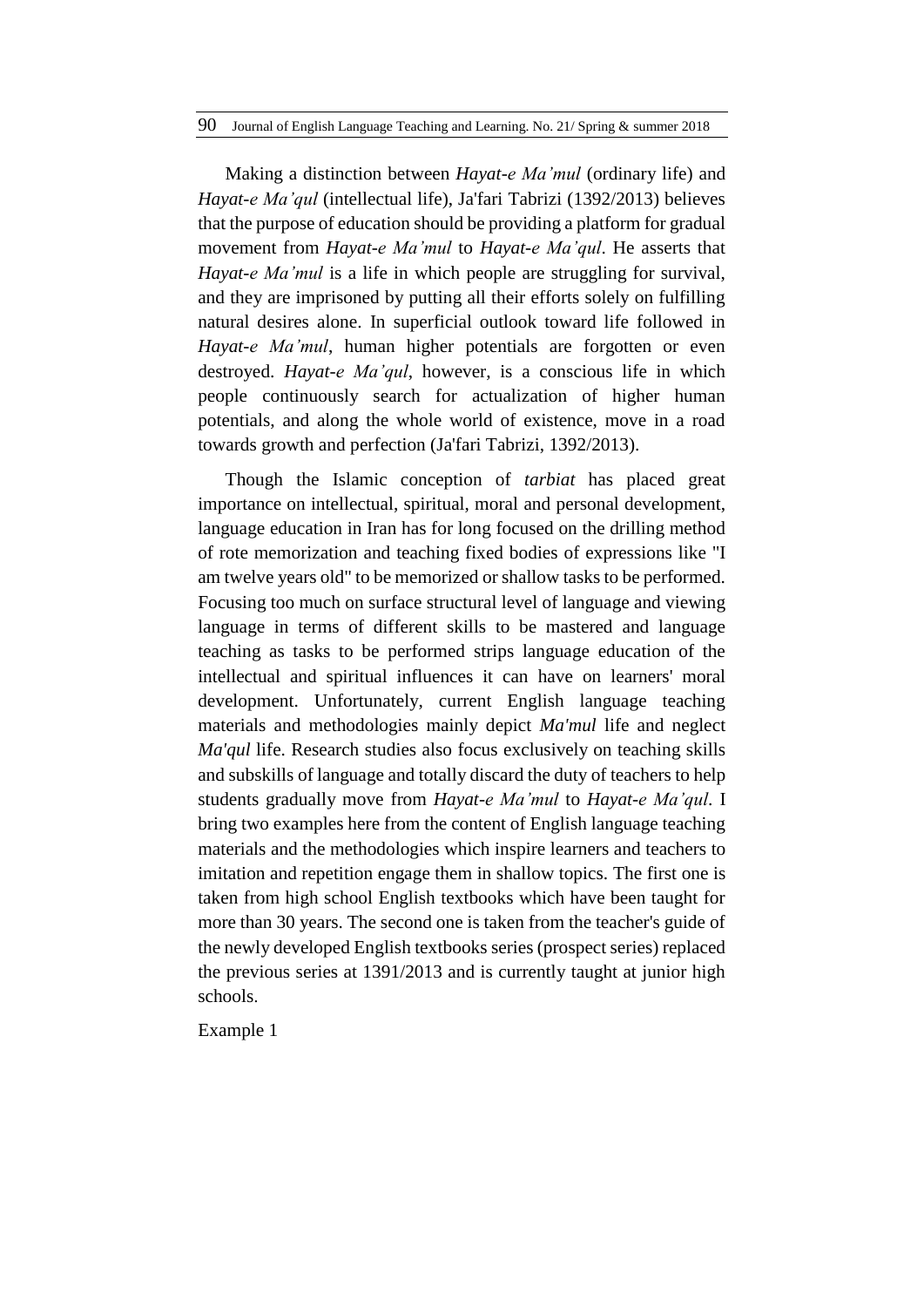- We breathe through our nose. We breathe all the time High school English textbook, grade 2, Page 69
- The little cat fell in the hole. It tied to get out of it. High school English textbook, grade 2, Page 14
- I'll watch TV if I finish my homework soon.

High school English textbook, grade 2, Page 74

The preceding sentences are used to teach the underlined vocabulary and grammatical structures. As can be seen, the linguistic content deals with trivial and shallow topics carrying no intellectual value. The following sentences are suggestion to be used in teaching the same vocabulary and grammatical structures carrying profound intellectual meaning. The first sentence is taken from Sa'di' Golestan. While teaching the word breath, this sentence can direct learners' attention to the role of breathing in nature and consequently to gift of Allah which requires human' gratitude:

When we breathe in our life continues and when we breathe out our nature becomes happy, so in every breath there are two benefits and every benefit demands gratitude. (Golestan, page 1).

The second sentence teaches the words hole and fall by a proverb, which warns against conspiracy for others:

If you dig a hole for somebody, you will fall in it yourself first.

Finally, the third sentence is an example for if structure taken from Sacred Qur'an. It challenges the learners' intellect and provokes it to ponder over the creation of day and night:

• What would happen if the daylight lasts forever? (Sura Ghesas, 72)

Example 2

Greet students warmly.

When you are finished, go on the board and pretend you are drawing a calendar. Draw an awful calendar, stare at your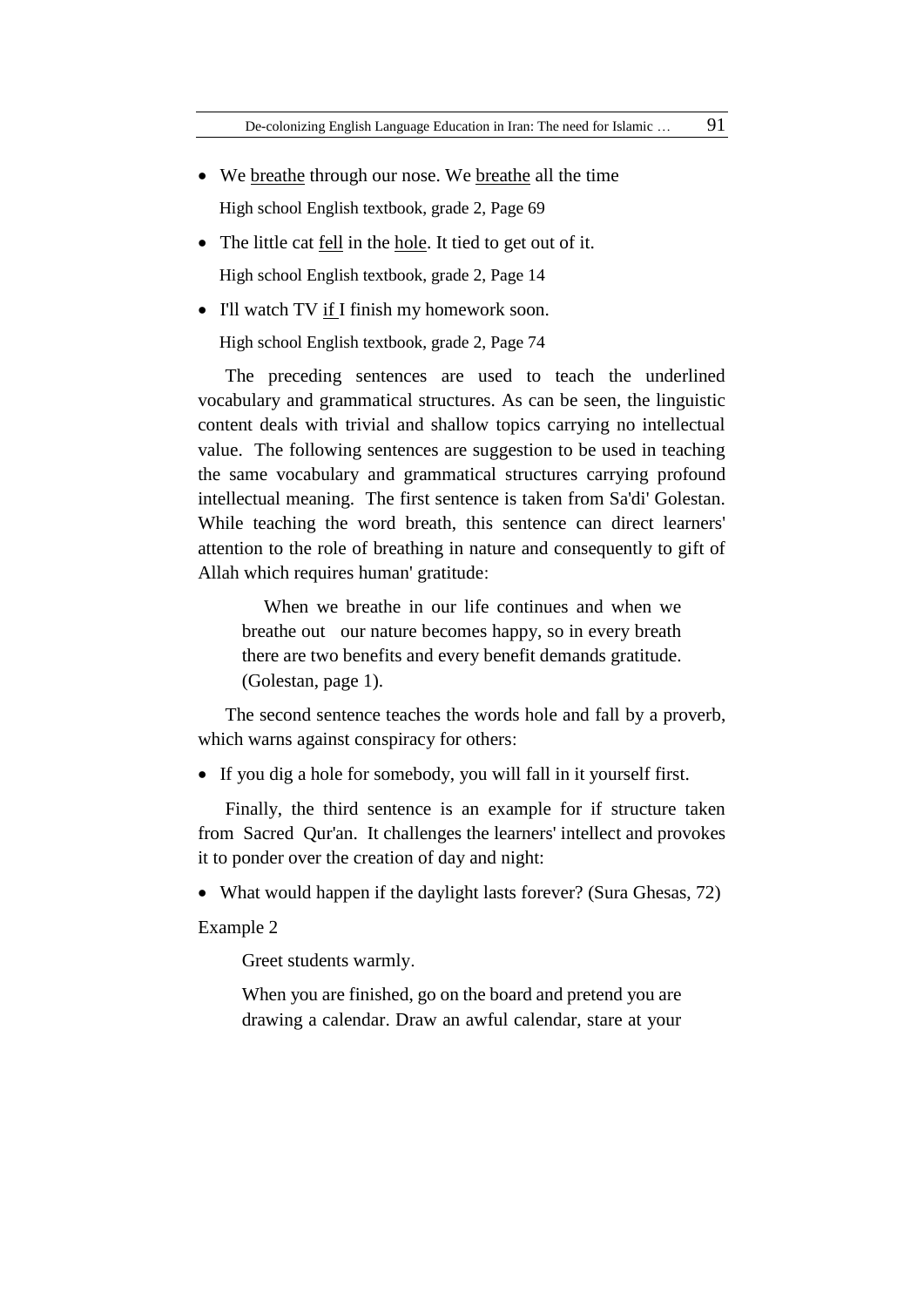drawing, look back at students and show that you are not happy with your drawing. Then say:

Sorry, I'm not good at drawing. Can anyone draw a calendar on the board?"

Teacher's guide, prospect 2

The teacher's guidebook is full of minute-to-minute predictions and prescriptions and step by step instructions for the teachers. It seems that the teachers are viewed as puppets, devoid of any power and responsibility for preparing themselves and their learners for *Ma'qul* life.

### **Distance from roots: In the dark**

After several centuries of bright discoveries in different social, political scientific and cultural domains, the Islamic civilization, despite its rich legacy and invaluable achievements, faced serious problems and declined (Sa'idi Nia, 1390). Hoping for the revival of Islamic civilization, many scholars have tried to explore the reasons and causes underlying its decline. Different internal and external causes of decline have been delineated. Fingers of blame have been put on different individuals and schools of thought. The invasions by the Mongols and crusaders resulting on the destruction of libraries and madrasas, political mismanagement and dictatorship, the shift from independent scientific inquiry towards religious fundamentalism originating from anti-rationalist Ash'ari school of thought were among the causes mentioned for the stifling of the once great Islamic civilization (Velayati, 1383/2003).

Widespread acceptance of this myth of the essential superiority of western thought and practice in the field of human affairs facilitated the establishment of the imposed system of education designed to create a class uprooted from its cultural and moral traditions, and reduced once producers of an ancient civilization to consumers of the West. Reliance on Western and Eurocentric knowledge created a sense of contempt, inferiority or worthlessness towards local sources of knowledge and wisdom (Asante, 2012; Bhatt, 2005; Kumaravadivelu, 2006). The Westernization or Americanization waves resulted in advertising the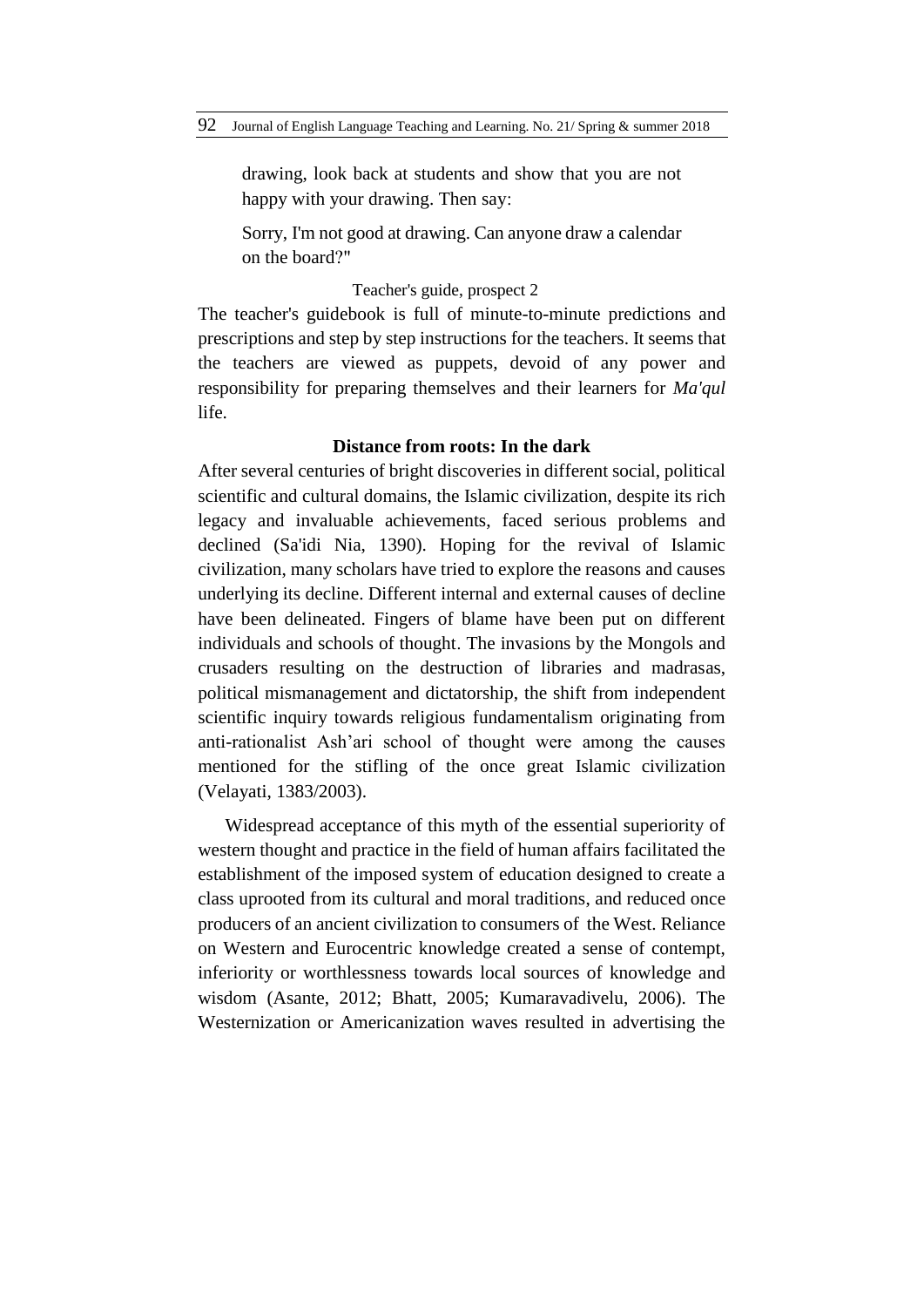interested ideologies and values of superpowers to the rest of the world and eventually homogenizing them not only in appearance and lifestyle but also in mind-set and worldviews. Feelings of inferiority and contempt are very likely to create imitation and obedience and suppress thought and creativity on the part of the inferior and make control and manipulation easier for the superior. As Qur'an in Surah Zukhruf describes what Pharaoh did to his people:

Thus he [Fir'aun Pharaoh] made fools of his people, and thus they obeyed him. (Zukhruf: 54)

The spread of modern mass secular education in Islamic countries, unfortunately, resulted in gradual marginalization of traditional Islamic education (Al-Atass, 1979). The Modern Education system developed from a strictly western experience and therefore irrelevant to the people's own experiences penetrated into Muslim societies at the expense of an ancient heritage and values.

The aims of education turned from the "balanced growth of the total personality" (Al-Attas, 1979, Fundamental Transformations of Education, 1389/2010), *Hayat-e Tayaebeh* (Fundamental Transformations of Education, 1389/ 2010), *Hayat-e Ma'qul* (Ja'fari Tabrizi, 1392/2013), instilling and inculcation of *adab* in man (Al-Attas, 1978) to the exclusive reliance on memorization for the purpose of quickly preparing for exams. Recording, memorizing, and repetition, what the famous Brazilian scholar, Paulo Freire (1921-1997), calls "banking" concept of education, has turned to a common educational practice. Mere recall of facts and accumulation of knowledge intensified by standardized testing leads learners to blind imitation, conformity and consumption not to critical analysis, independent thinking and production. Accumulation of knowledge that does not contribute to action, transformation and awareness creates, as Qur'an puts it, donkeys that carry books (Surah Jom'e: 5).

English language, as a medium through which western values and ideologies are transmitted, amplified the illusions of superiority of western thought and practice. English penetrated into all societies not only as a language but also as a tool of dominance (Crystal, 2003,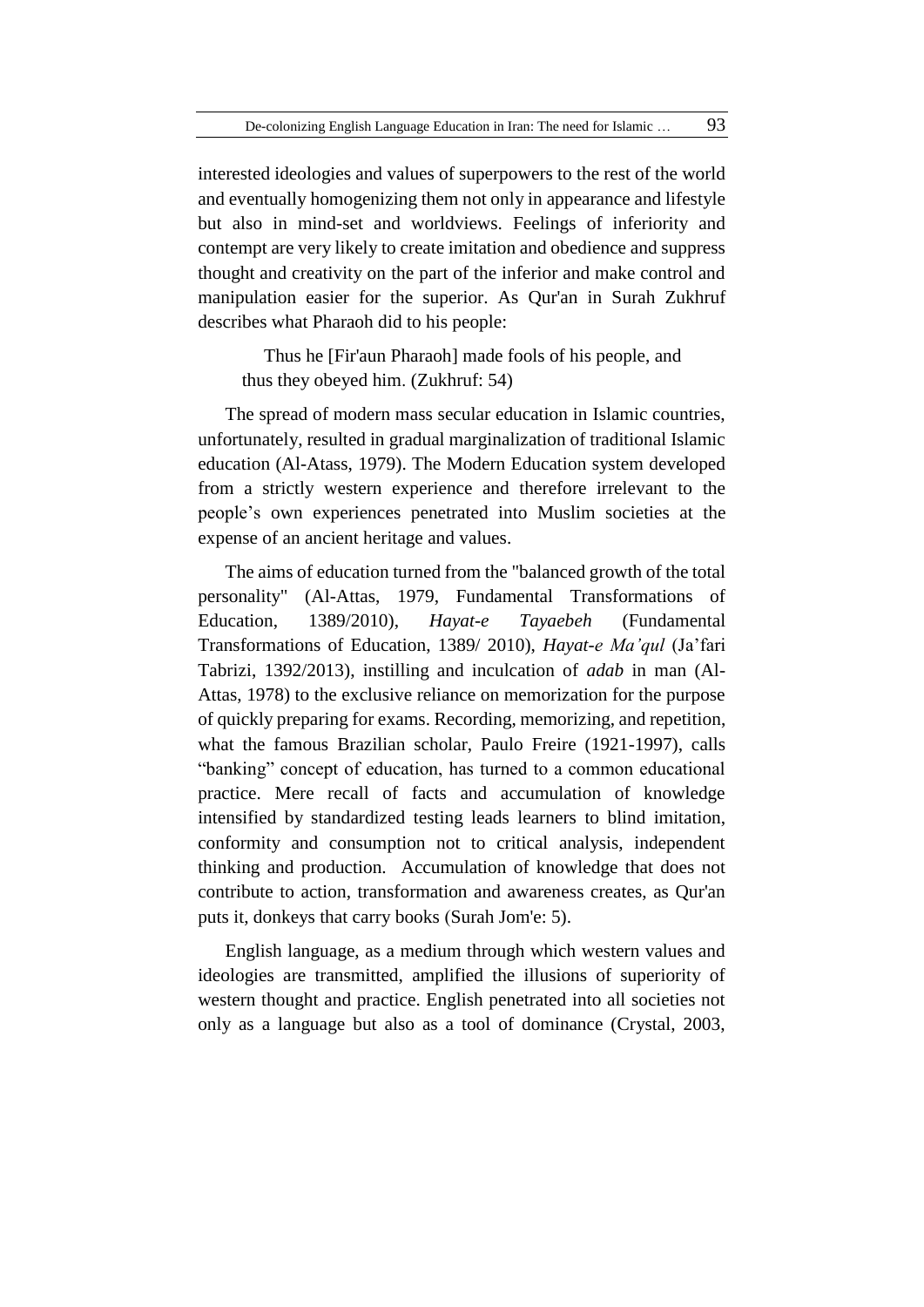Phillipson, 2009). As Progler (2011) and Spring (2009) argue, marketing English language information through centralized coursebooks is a way of controlling knowledge and presenting it as unquestionable.

The promotion of English as a standard, prestigious language has led to the exclusion, stigmatization or suppression of other local languages, knowledge, cultures, values, and/or identities, and facilitated transmission of western values and ideologies. "Marginalization" (Kumaravadivelu, 2006; Asante, 2012), "Westernization" (Al-Attas, 1993), identity crisis, alienation and mental/intellectual "colonization" (Pennycook, 2010; Varma, 2012; Asante, 2012) are among the terms used to describe cultural and academic hegemony or monopoly of Western cultures, life styles, ideologies, theories and methods.

### **Islamic vs. Western education**

In the colonial era, the spread of modern mass education in Islamic countries gradually marginalized the traditional Islamic education (Al-Atass, 1978). The conflicts between western and Islamic education has been a hot issue in Muslim countries for more than three decades. The western educational system has been criticized by Muslim thinkers because it does not follow aims and objectives of Islamic education. The ultimate goal of education in Islam is *Hayat-e Tayaebeh* (Fundamental Transformations of Education, 1389/2010), *Hayat-e Ma'qul* (Ja'fari Tabrizi, 1392/2013), instilling and inculcation of *adab* in man (Al-Attas, 1978). Knowledge in its western notion, however, is far away from its Islamic concept since it is based on separation of knowledge and religion which is only a tool for materialistic gain (Jan Ahmadi and NeekAfarin Allanegh, 1391).

Knowledge as conceived by western civilization is viewed by some Muslim scholars as "corrupted" (Al-Attas, 1978), "incomplete" and "necessary western" or Eurocentric (Al-Farughi, 1981, 1982), "onelook-reading" (considering only the universe and ignoring the Revelation) and "positivistic" (Al-Alwani, 1995), "secular" and "diverted" from religious history of mankind (Sadr, 1993), "immoral"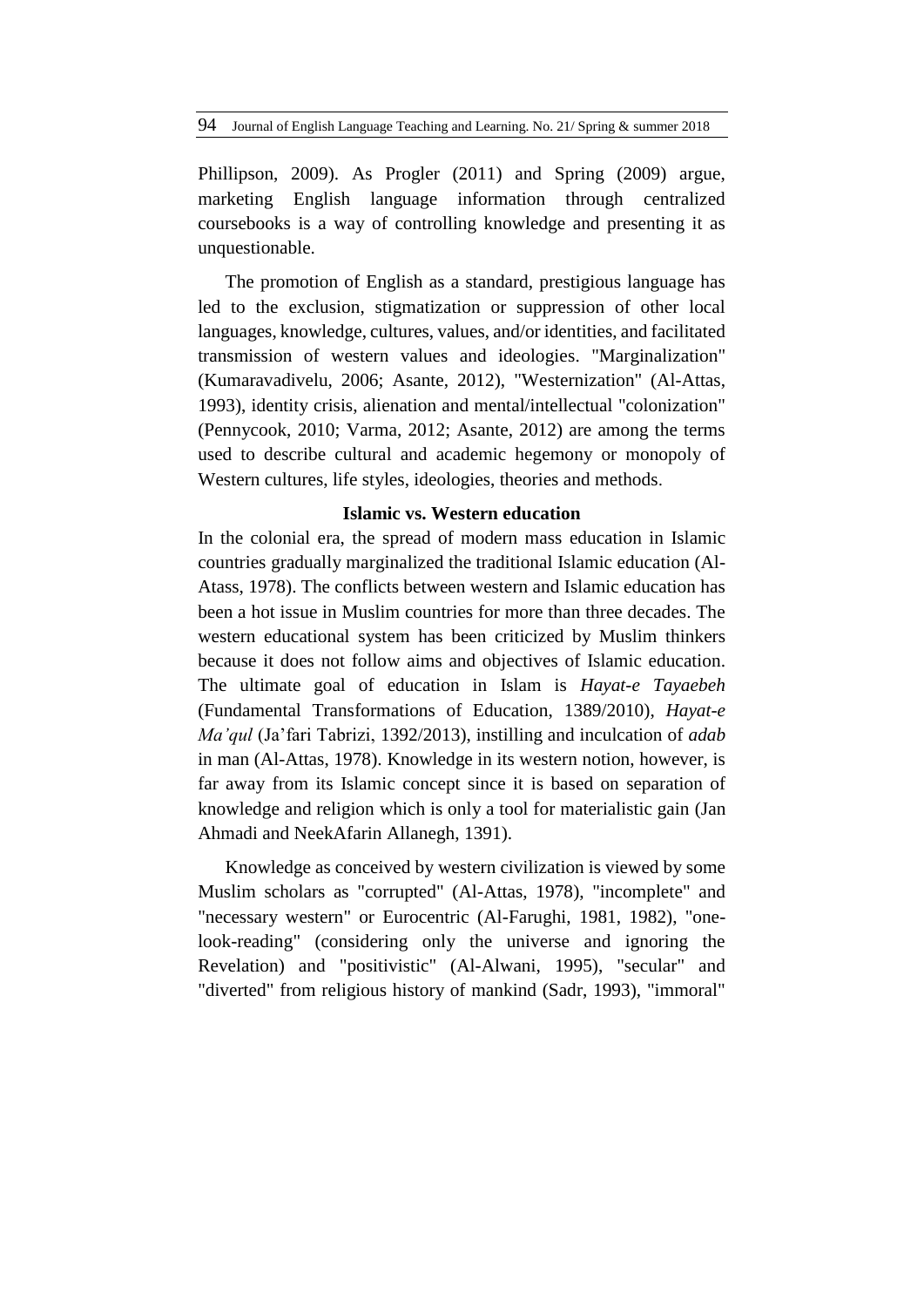(Qutb, 1966), and being based on "false assumptions of materialistic atheistic philosophy" (Idris, 1987).

In other words, the framework upon which western knowledge is based is in conflict with Islamic worldview and thus inappropriate and inadequate for Muslims. As Abu Solayman (1994: 2) puts it, western conception of knowledge in Islamically-oriented countries has turned Muslims to "bad imitators" of the West (Abu Solayman, 1994:2). According to Alwani (1989), contemporary social sciences and humanities are products of the western mind and contain their methodologies, subject matter, results, aims, explanations of human behavior and outlook of life and the universe.

Even after the Islamic revolution, footsteps of western line of thinking in school textbooks can be detected. For example, in Literature of Iran and the World 1 taught at high school grade 2, Greece has been viewed as the starting point for human civilization and Homer as the greatest epic poet, and Aristotle and Plato as the greatest thinkers of the world:

The civilization of today's world started from Greece……. Still Homer is the greatest epic poet of the world……….. still less elites has been more capable than Aristotle, plato and Socrare. This intelligent and artistic nation was the first who valued freedom and knowledge. What we know now about different field from science, math, astronomy, medicine, philosophy, history, politics, poetry and aesthetics was first researched in Greece.

Literature of Iran and the world 1, page 174-175

The spread of western education system through the Muslim world has created educational dualism which has produced dichotomy between secular and religious education and has resulted in marginality of Islamic education. The modern education system distances Muslims from their Islamic culture and identity. Al-Farouqi (1982) analogizes the modern education system to a laboratory "where Muslim youth are kneaded and cut, where their consciousness is moulded into a caricature of the West". Knowledge, in its western notion, has promoted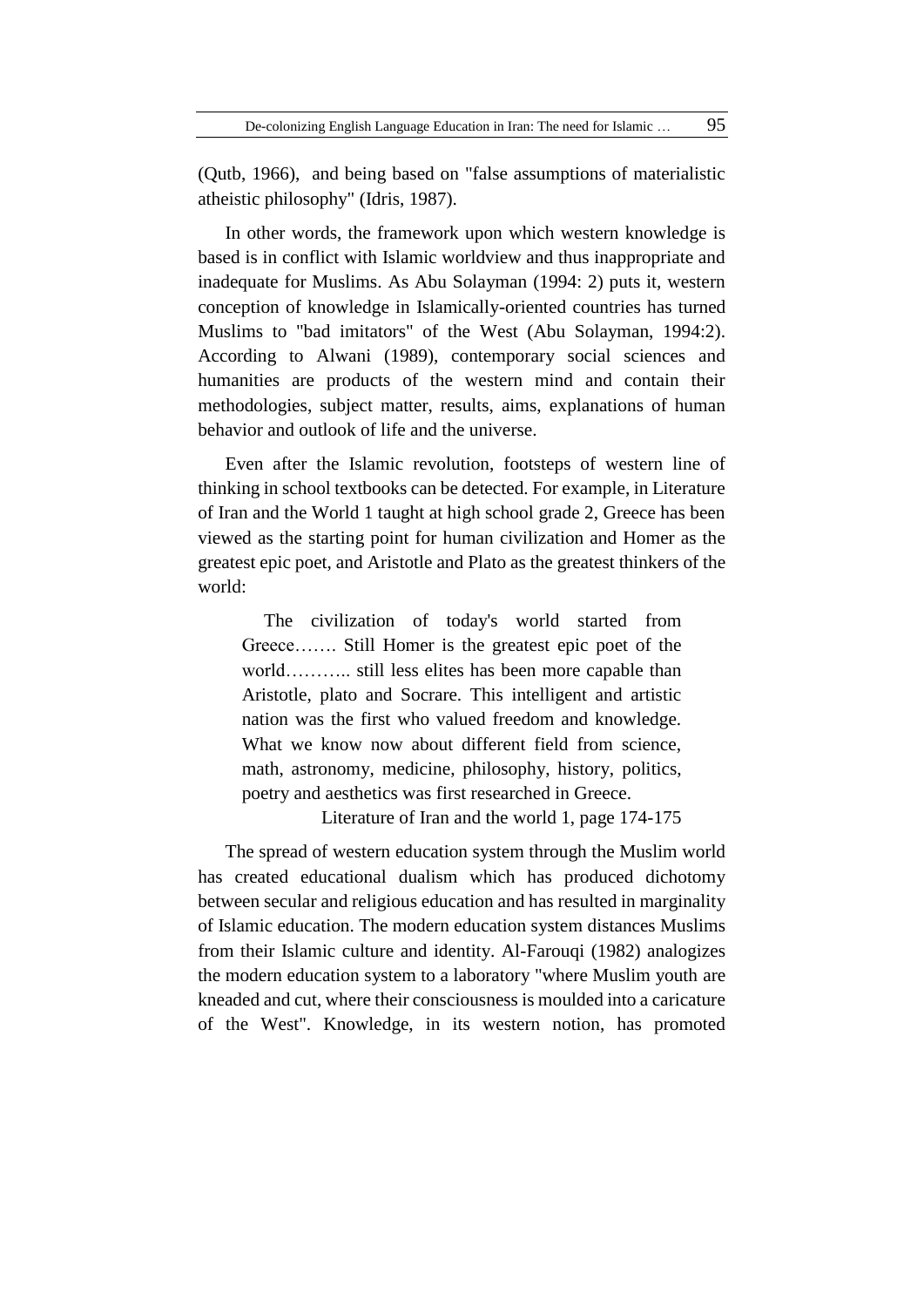secularism, relativism, individualism, liberalism and materialism, all of which are incongruent with the doctrine of *tawhid*, and endanger moral, spiritual, and ethical values of Islamic culture and heritage. The anti-Islamic values are still observed in school textbooks. For example, in the economics textbook taught at second grade high schools, welfare is defined as more consumption:

Increase in production results in the increase in avenues and consumption providing more welfare.

### Economics, grade 2 high school, Page 20

Secular education has been point of concern for some Christian scholars as well. Rejecting neutrality of education, they believe that education is either based on religious or secular foundations. Through worldviews people make sense of what they see or hear, and it makes a great difference whether one sees the world through the lens of secularity or religiosity. They encourage families to leave public school and enroll in Christian schools or engage in homeschooling. According to Dobson & Bauer (1994) a great civil war of values which is fought with differing ideas and incompatible worldviews has targeted the hearts and minds of children. They state that:

"The struggle is for the hearts and minds of our children. The enemy's main weapon is the public (government) schools which have indoctrinated generations of children to believe in evolution, relativism, post-modernism, feminism, multiculturalism, socialism, mindless tolerance, sexual promiscuity, phony self-esteem, and indoctrinate children into accepting homosexuality as a normal alternate lifestyle. Schools have also lowered academic standards; teaching that God is irrelevant and that the philosophy of secular humanism holds the best hope for mankind."

### **Returning to roots: Enlightening movements**

Although late, resistance to the homogenizing force of western culture, opposition to intellectual subordination and valuing local communities and their knowledge systems eventually found voices from here and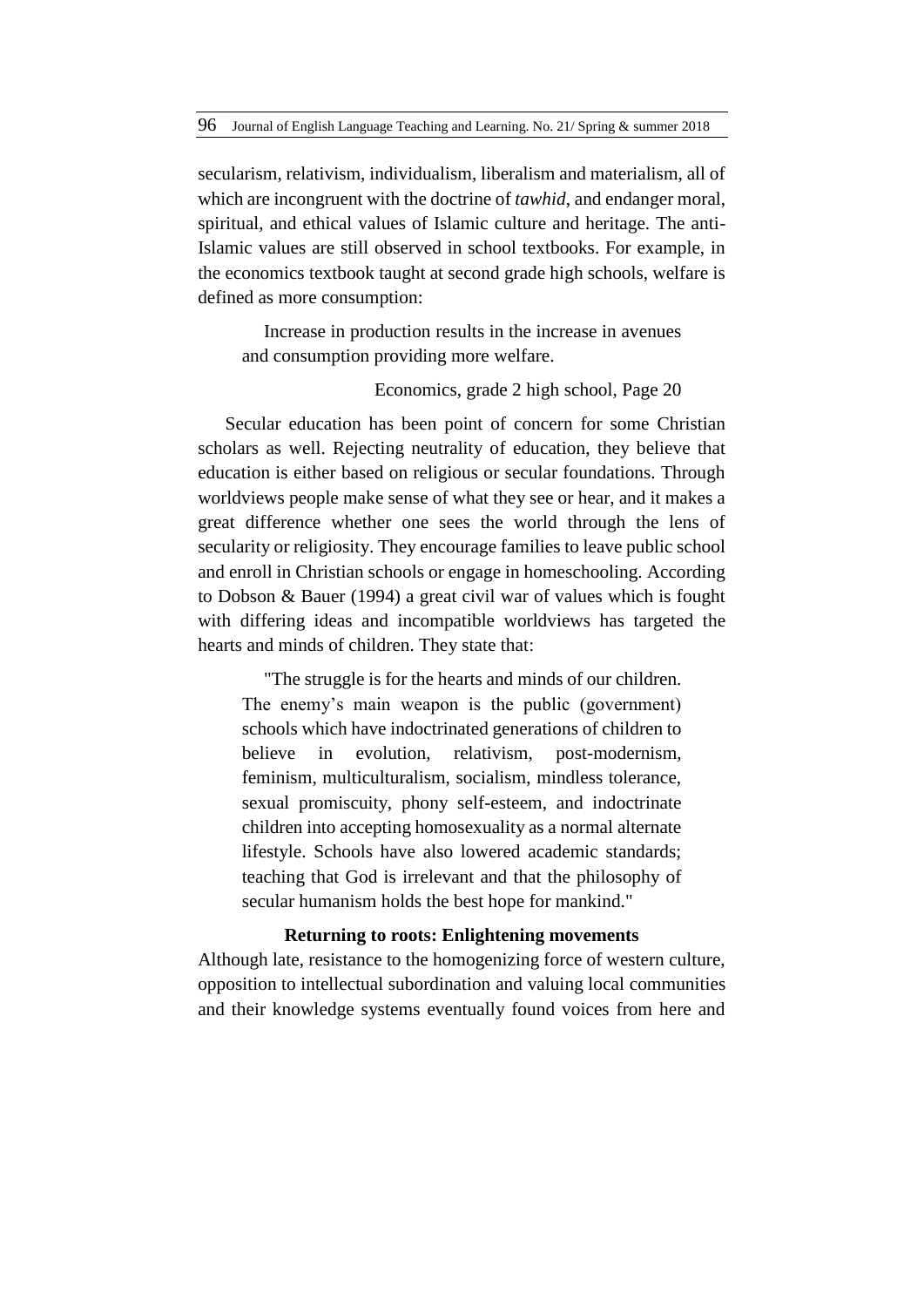there (Ghahremani Ghajar et al, 2011, & 2012). And we, left apart from our true selves, longed for returning to our roots once again and to build on our foundations. As Molana says :

When kept from their true origin, all yearn

For union on the day they can return

Masnavi, Book 1: section 1

Along with other post-colonial non-mainstream education waves, Islamic education has posed serious challenges to the current educational establishment all over the world. Searching for Islamic culture and identity and hoping for an Islamic revival, Muslim thinkers tried to reconsider and reassess taken-for-granted assumptions of modern education and ground their educational system based on Islamic principles, methodologies and worldviews (Arafi et al. 2007, 2009; Ataran & Bagheri, 2006; Khosro Panah, 2017; Ighbal, 2009). Delineating Allah-orientedness as a basic characteristic of Imam Sadegh ( $\mathcal{L}$ ) educational system, Jan Ahmadi and NeekAfarin Allanegh (1391) assert that western educational system is based on secularism and has its origin on the separation of knowledge and the religious doctrine. According to them, the foundation of western educational system is on conquering nature with the purpose of achieving materialistic gains, and its main purpose is educating western civilization work force. They maintain that, as Imam Sadegh  $(\mathcal{H})$ School in which knowledge and worshiping Allah were interwoven, pillars of education should be founded on religious grounds once more.

In 1977, the first international Muslim education conference was held in Mecca about what should be the future shape and structure of the Islamic Education. More than three hundred (300) academicians, scholars and intellectuals participated in the conference to thoroughly revise and update the educational system which was believed not to fulfill the needs of the Muslim countries... Prominent scholars and academicians as Ismail Raji al Faruqi, AbdulHamid AbuSulayman and Syed Ali Ashraf stated that the root cause of all problems and malaises of the *Ummah,* the Muslim community, is education.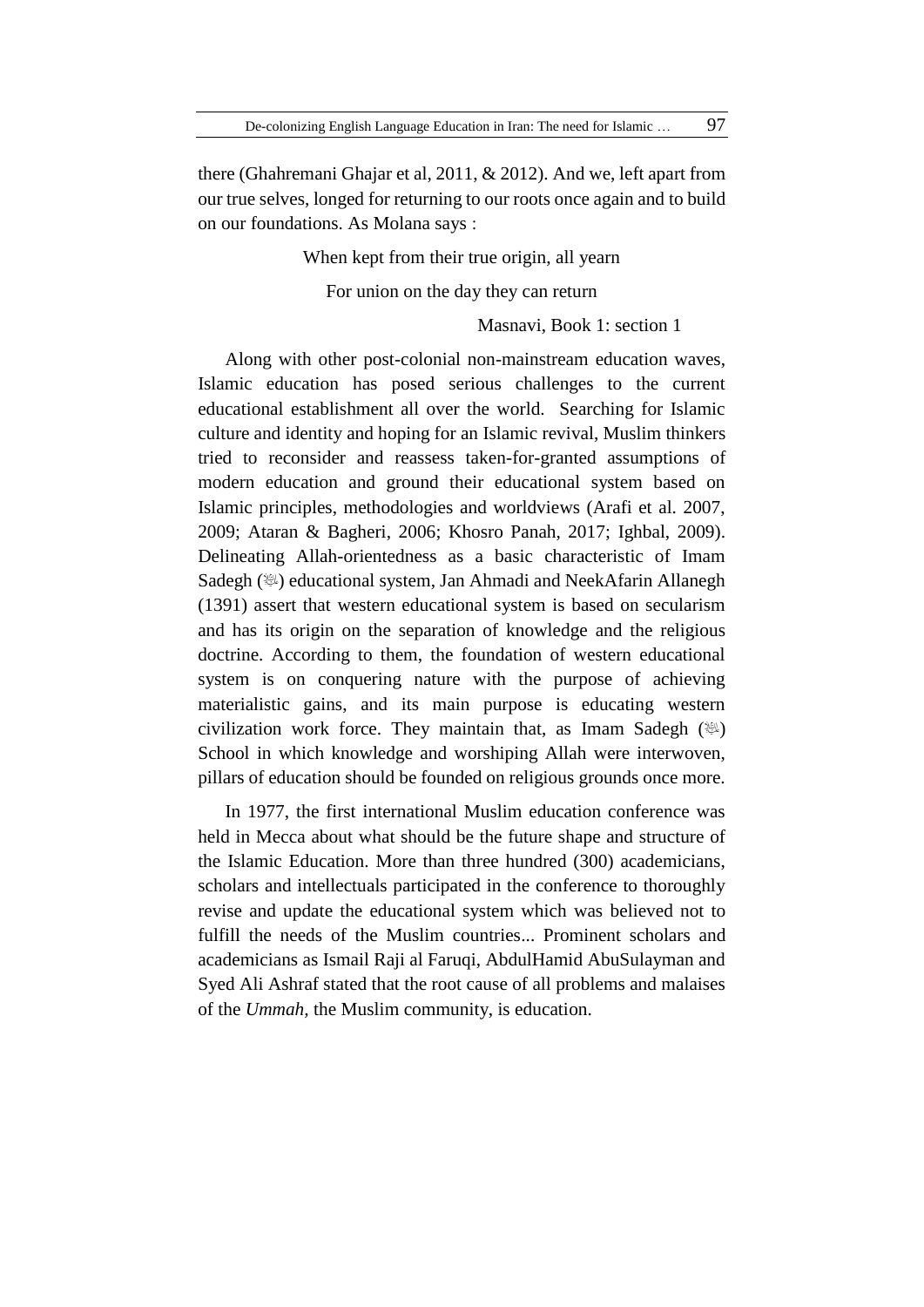After the Mecca conference in 1977, Islamization of education agenda has witnessed increasing attempts among Muslims all over the world through conferences, seminars, research studies, institutes and organizations. The establishment of the International Institute of Islamic Thought (IIIT) under the leadership of Isma'il Razi Al Faruqi, International Islamic University Malaysia (IIUM), International Islamic University Islamabad, (IIUI), Dar al Ihsan University founded by Syed Ali Ashraf in Bangladesh, Cultural Revolution (*Enghelab Farhangi*, 1359), Transformation of Humanities (*Tahavole Olume Ensani*, 1388/ 2009) and Fundamental Transformation of Education (*Sanade Tahavole Bonyadin*, 1389/ 2010) in Iran are among the many attempts to promote Islamization of education project.

Over the last few decades, mainstream language education has faced serious challenges as well. A wealth of conceptual discussions and empirical research has developed with a focus on wider aspects of social and political context of language learning (Canagarajah, 2005; Crystal, 2003; Pennycook & Coutand-Marin, 2005; Phillipson, 2009). Critical approaches to language education view language as a socially, politically and ideologically loaded phenomenon and call for a socioculturally informed TESOL. Research strands such as ''language death or injury'' (Crystal, 2003), "linguicism" and ''linguistic imperialism'' (Phillipson, 2009) and "World Englishes" (Bhatt, 2008) have raised concerns about the increasing power and penetration of English, not only as a language but also as a tool of dominance. English has been criticized for marginalizing local languages, knowledge, cultures, values, and/or identities, and ownership of English language and superiority of native speaker norms has been seriously questioned. In World Englishes line of research, the privileged position of the native speaker norms, learning styles and strategies, authority of native variety, and production of uniform materials for all learners across the world have been seriously questioned. Scholars working on World Englishes issues have critiqued the native speaker and non-native speaker dichotomy and view language as a social construction in which speakers' own ideological stances toward their linguistic identities should be more significant.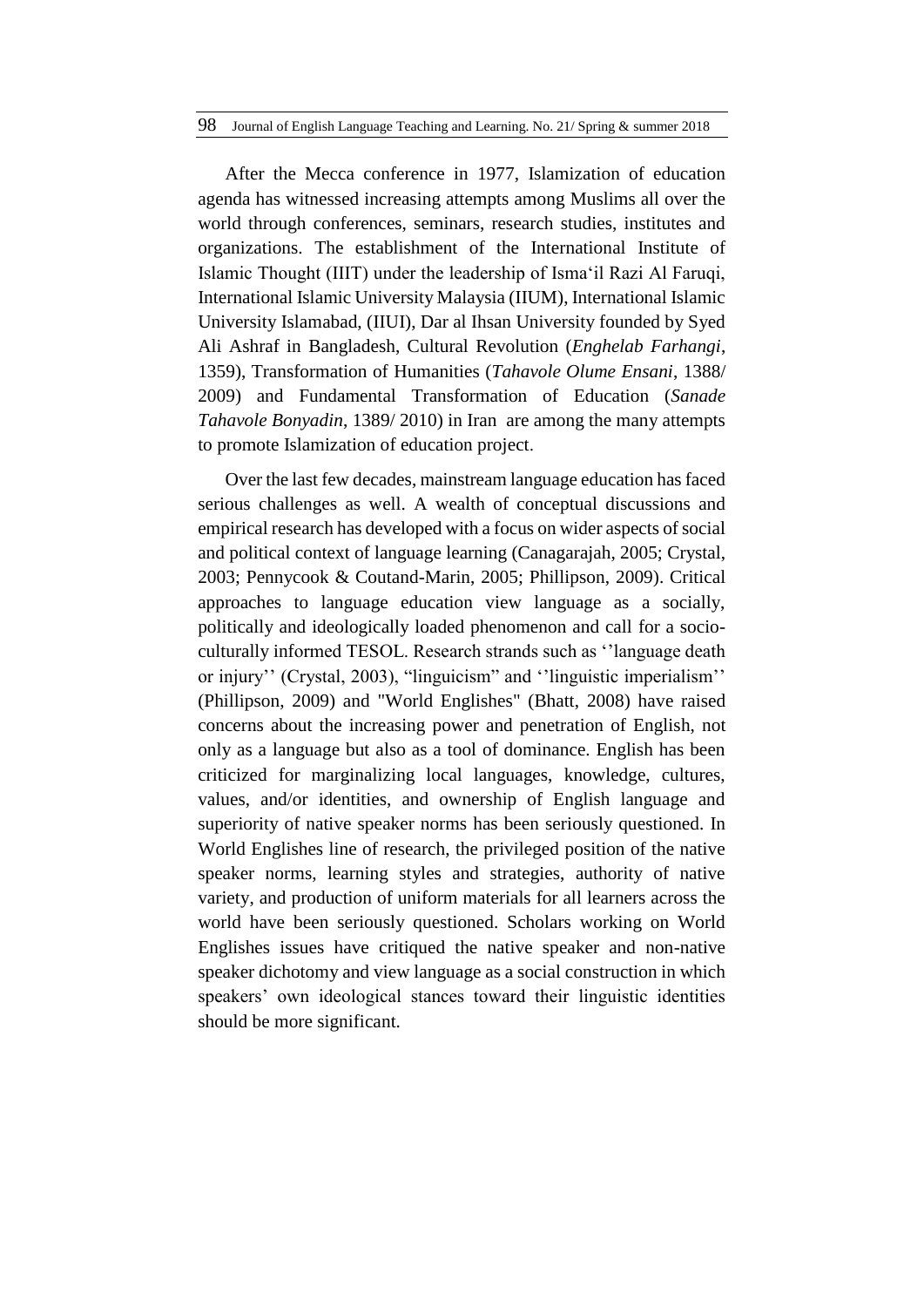Many Muslim TEFL scholars have also raised concerns about the marginalization of Islamic values and have called for developing Islamized English language learning materials for Muslim learners (Charise, 2007; Elyas & Picard, 2010; Kabel, 2007; Othman & Asraf 2008; Rohmah, 2012). Similarly, some Iranian TEFL professionals have also denied blindly following western teaching standards and have called for movements toward de-colonization of English language teaching. Pishghadam and Zabihi (2012), for example, view following western norms and standards as the current practice of TEFL in Iran and recommend Iranian professionals within the field to take a new direction toward inclusion of Iranian culture and religion in the future. They insist on liberation of English language education from the bonds of western domination and highlight the significant role of Iranian ELT professionals in this regard.

### **Concluding remarks**

As Muslim English language teachers, learners and researchers, we regret the neglect of our invaluable Islamic legacy in language education and research, and insist on its appropriation for contemporary demands. In a descriptive and interpretive analysis, this study brought forth some theoretical issues pertained to language education and Islamic education in a historical mode hoping to pave the way for further exploration of our Islamic heritage in English language education theory and practice.

Reviewing the marginalization both language education and Islamic education have suffered from, we argue that the disaster is deeper than the simple mimicking of native-like variety by Iranian language learners or use of center-produced materials representing western cultural values in Iranian English language classrooms. The deeper challenge is the total neglect of our local knowledge base among the community of scholars and their stick adherence to western standards and norms of knowledge acquisition, which construct learning, teaching and researching worldviews. Having western learning and researching theories solely in mind would inevitably result in mimicking their standards. In order to truly liberate language education from mimicry and marginality, we need to construct our own teaching, learning and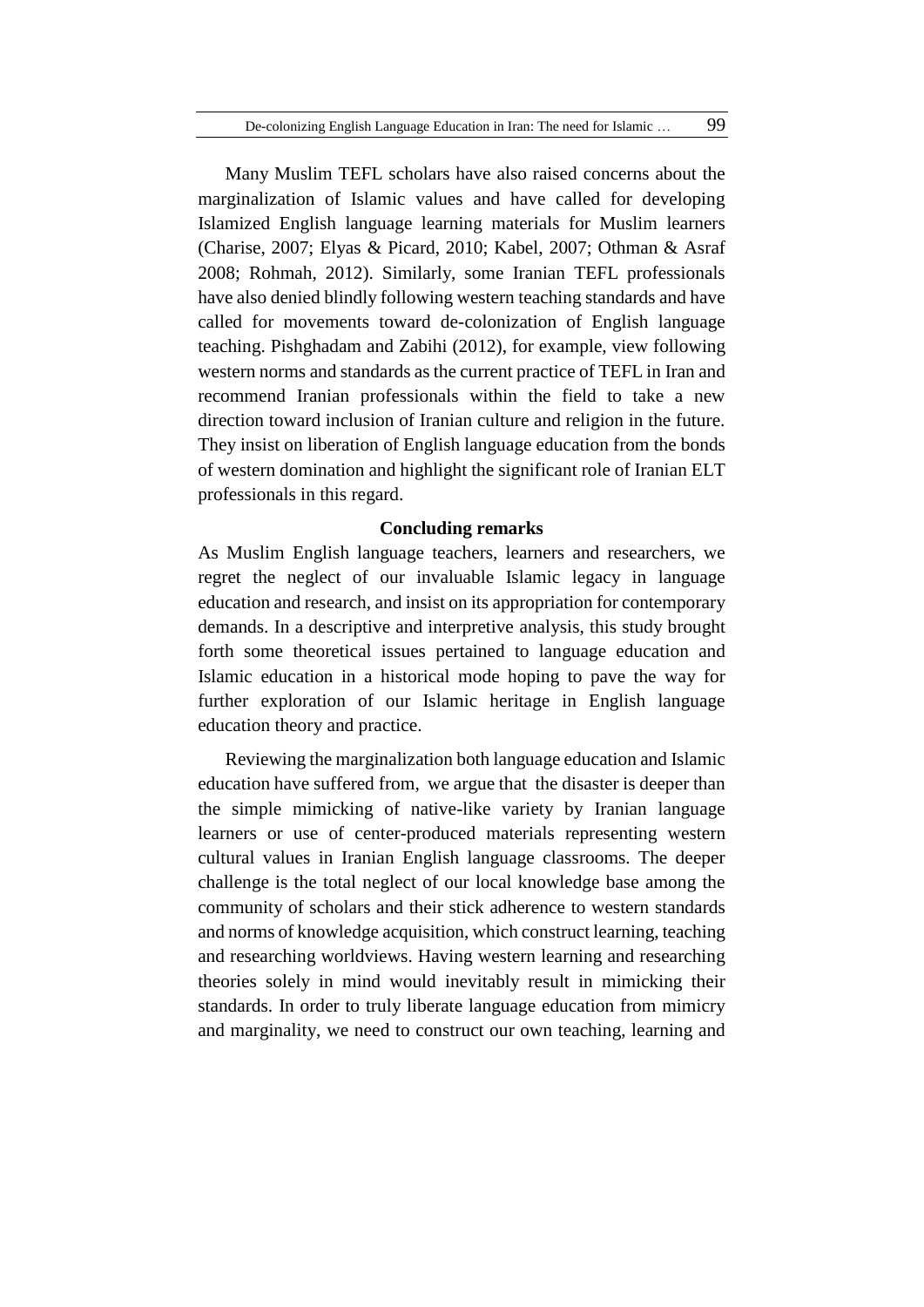researching worldviews. To achieve this purpose, we need to delve deep into our Islamic knowledge repertoire to search for the underpinning worldviews that derive teaching theories and their resulting pedagogic principles and practices.

To take insights from the enlightening Muslim educational legacy, the study suggests going further than selection of local subject area as the content for EFL materials, and views benefiting from the Islamic educational principles of *tarbiah* in all areas of language education including teaching theories, syllabus design, teaching methodology, classroom practice, etc as a pressing demand. The study recommends conducting interdisciplinary works and searching directly into the Islamic-related fields of studies with the purpose of appropriating them in language education, and we urgently call for more theoretical and empirical works to be done in this regard.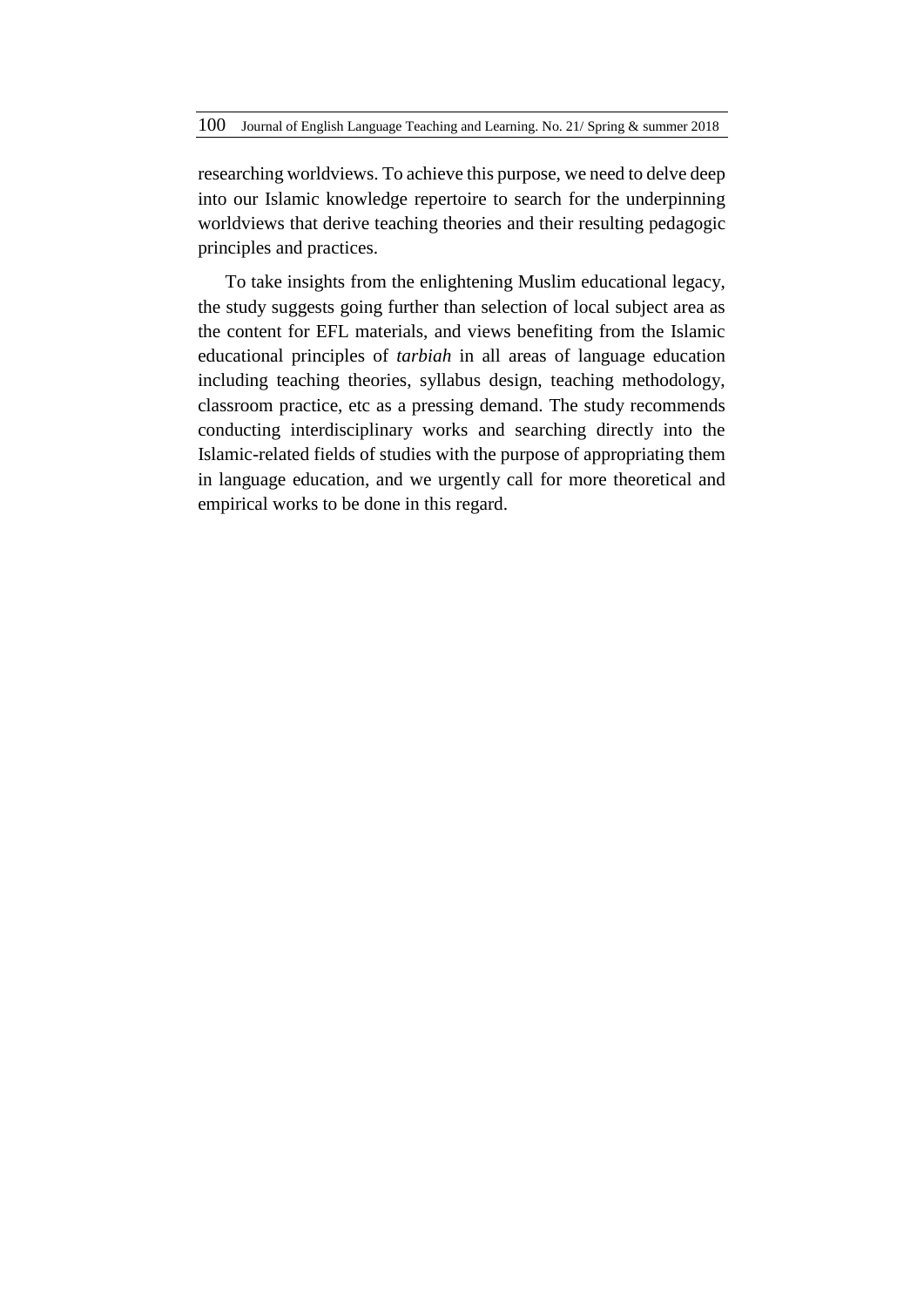#### **References**

- Abdollahzadeh, E. & Baniasad, S. (2010). Ideologies in the imported English textbooks: EFL learners and teachers' awareness and attitude. *Journal of English Language Teaching and Research*, 53 (217), 1-17 .
- Abdo Rababah, H. (2015). The Translation Movement in the Arab World: From the Pre-Islamic Era Until the end of Umayyad Dynasty (Before 610- 750 A. D.). *International Journal of Language and Linguistic*, 3(3). 122- 131.
- Al-Attas, M .N. (1979). *Aims and objectives of Islamic education*, Jeddah, Saudi Arabia: Hodder and Stoughton.
- Al-Attas, M .N. (1979). *Aims and objectives of Islamic education*, Jeddah, Saudi Arabia: Hodder and Stoughton.
- Asante, M. (2012). Reconstituting curricula in African universities: In search of an Afrocentric design. In C. Alvares & S.S. Faruqi (Eds.), *Decolonising the university: The emerging quest for non-European paradigms* (pp.33- 47). Malaysia: Penerbit Univirsiti Sains Malaysia.
- Bagheri, Kh. (1389). *Revisiting Islamic education*. Tehran: Madresse Publication.
- Baleghizadeh, S., & Motahed, M. J. (2012). An analysis of the ideological content of internationally-developed British and American ELT textbooks. *Journal of Teaching Language Skills*, 29(2), 1-27.
- Bhatt, R.M. (2008).World Englishes, globalization and the politics of conformity. In M. Saxena & T. Omoniyi (Eds.), *Contending with Globalization in World Englishes*. (pp. 95-108). Critical Language and Literacy Studies: Tronto.
- Canagarajah, S. (2005).'Introduction'. In S. Canagarajah (Ed.) *Reclaiming the local in language policy and practice*. New Jersey: Lawrence Erlbaum Associates.
- Charise, A. (2007). More English, less Islam? An overview of English language functions in the Arabian/Persian Gulf. Cultural & Linguistic Perspectives: An Online Encyclopedia (Diasporic Englishes). University of Toronto.
- Crystal, D. (2003). English as a global language (2nd edn.). Cambridge: Cambridge University Press. Google Scholar
- Elyas, T., & Picard, M. (2010). Saudi Arabian Educational History: Impacts on English Language Teaching. *Education, Business and Society: Contemporary Middle Eastern Issues*, 3 (2), 136-145.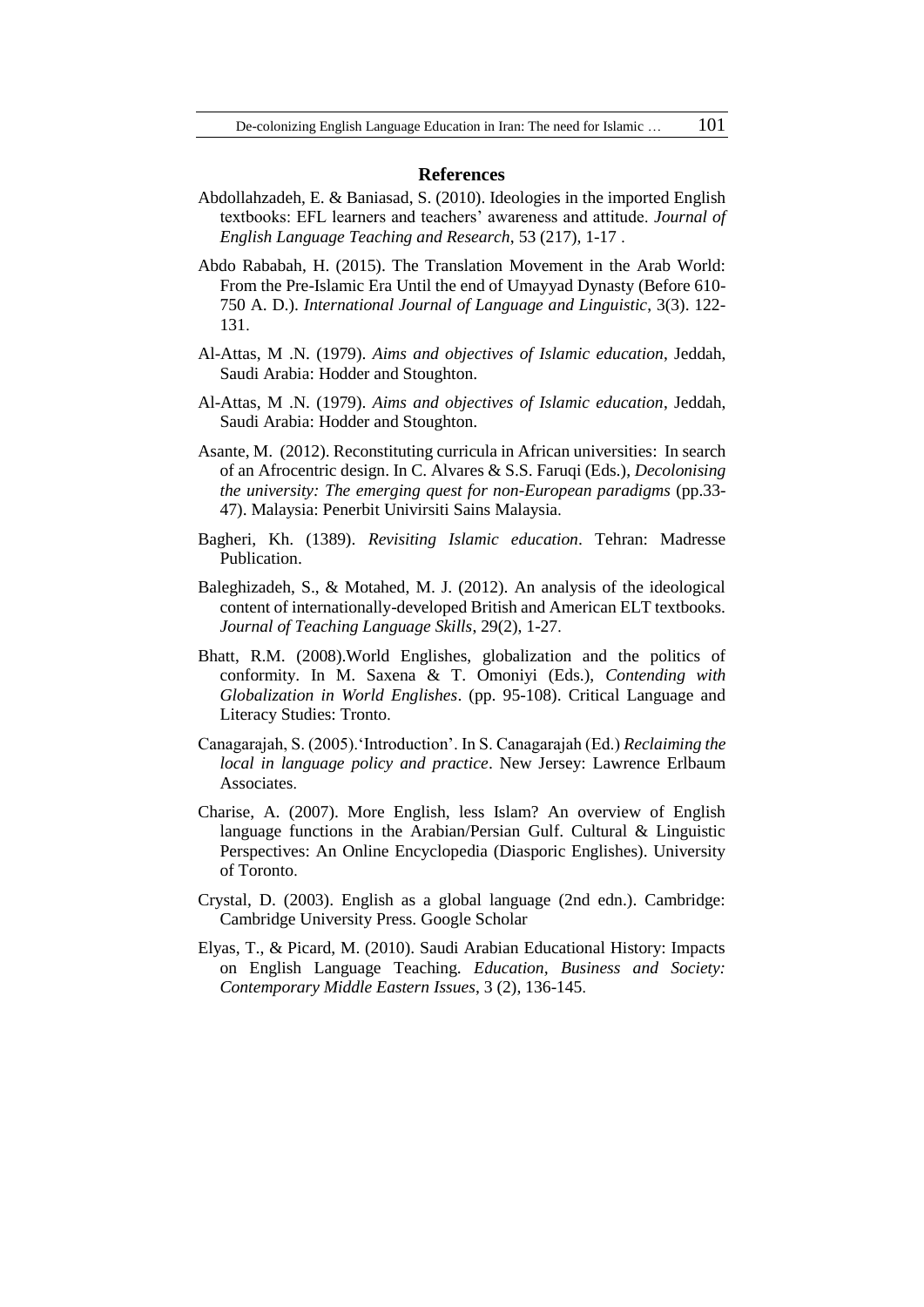102 Journal of English Language Teaching and Learning. No. 21/ Spring & summer 2018

- Essa, A., & Ali, O. (2010). *Studies in Islamic Civilization: The Muslim Contribution to the Renaissance*. International Institute of Islamic Thought (IIIT).
- Ghahremani Ghajar, S., & Azizi, F. (2014). *Exploring and recreating Persian narrative texts as resources for EFL classes* (Unpublished master's thesis). Alzahra University, Tehran.
- Ghahremani Ghajar, S., & Mirhosseini, S. A. (2011). Whose knowledge? Whose language?: Reeds crying tales of separation. In S. Ghahremani Ghajar & S. A. Mirhosseini (Eds.), *Confronting academic knowledge* (pp. 217-233). Tehran: Iran University Press .
- Ghahremani Ghajar, S., & Mirhosseini, S. A. (2012). Decolonizing language education research in Iranian universities. In C. Alvares & S. S. Faruqi (Eds.), *Decolonizing the university: The emerging quest for non-Eurocentric paradigms* (pp. 290-308). Malaysia, Pinang: Universiti Sains Malaysia and Citizens International .
- Ghorbani, Gh. (1393). The role of Qur'an in actualization of intellectual life of Islamic civilization. Qur'anic knowledge. 5(18). 35-61.
- Hasan, Md. M. (2014). Islam's encounter with English and Ismamail al-Faruqi's concept of Islamic English: A postcolonial reading. *American journal of Islamic social sciences*. 31(2), 1-21.
- Iqbal, M. (2009). *The making of Islamic science*. Islamic Book Trust.
- Ja'fari Tabrizi. M. T. (1392). *Ma'qul life*. Tehran:Allameh Ja'fari publication institute.
- Jan Ahmadi, F. (1379). Translation movement: its results and its consequences. *Islamic history*. 4. 86-142.
- JanAhmadi, F., Nek Afarin, A.M.(1391). Characteristics of educational system of Imam Sadegh (). *Historical researches of Islam and Iran*. 6 (10).31-50.
- Kabel, A. (2007).The discourse of appropriation: A response to Karmani (2005). *Applied Linguistics*, 28 (2007), pp. 136–142 .
- Kassaiee, N. (1388). Knowledge and education in prophetic time. *Islamic history studies*. 1(1).101-133.
- Keshavarz, M. H., & Akbari Malek, L. (2009). Critical discourse analysis of ELT textbooks. *Iranian EFL Journal*, 5, 6-19.
- Khosro Panah, A. (1396). Humanities: essence, areas and transformation processes. *International Islamic humanities congress collection*.3 (1).367- 392.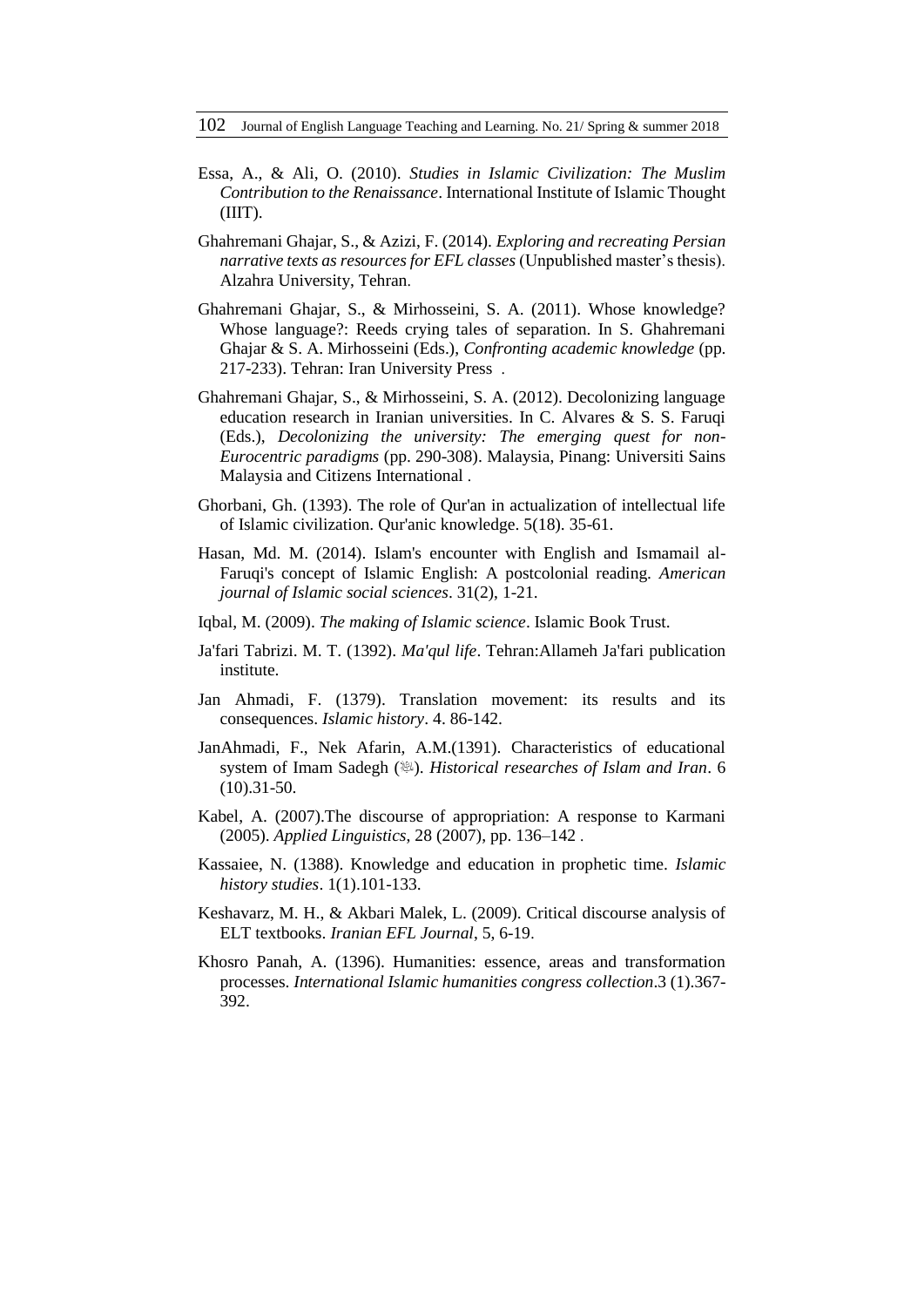- Koosha, M., &Talebinezhad, M. R., & Taki, S. (2004). An analysis of the ideological import of internationally and locally developed ELT textbooks widely used in Iran. *Iranian Journal of Applied Linguistics*, 7, 45-79.
- Kumaravadivelu, B. (2006). Dangerous liaison: Globalization, empire and TESOL. In J. Edge (Ed.), *(Re)locating TESOL in an age of empire* (pp. 1–26). London: Palgrave Macmillan.
- Kumaravadivelu, B. (2016). The Decolonial Option in English Teaching: Can the Subaltern Act? *TESOL Quarterly*, 50, 66–85.
- Lewis, B. (2002).What Went Wrong? Western Impact and Middle Eastern Response. New York: Oxford University.
- Motahari, M. (1393). *Perfect man*. Tehran: Sadra.
- Nasr, H. (1389). *History of Islamic philosophy*. Tehran: Hekmat.
- Othman, K., & Asraf, M. R. (2008). *Teaching English to Muslim students: Some pedagogical considerations*. Proceedings of Paris International Conference on Education, Economy and Society.
- Parsaiyan, S. F., Ghahremani Ghajar, S., Salahimoghaddam, S., & Janahmadi, F. (2014). "You Give Me Thousand Green Breathings": Crafting Literary Arts in English Language Classroom. *Teaching & Learning*, 28(2), 49-61.
- Pennycook, A. (2007). ELT and colonialism. In J. Cummins & C. Davison (Eds.), *International handbook of English language teaching* (pp. 13-24). New York: Springer.
- Pennycook, A. (2010). Rethinking origins and localization in global Englishes. In M. Saxena & T. Omoniyi (Eds.), *Contending with globalization in world Englishes* (pp. 196-210). Buffalo, NY: Multilingual Matters.
- Philipson, R. (2009). English in Globalization, a Lingua Franca or a Lingua Frankensteinia? TESOL Quarterly, 43, 335–339 .
- Pishghadam, R., & Zabihi, R. (2012). Crossing the threshold of Iranian TEFL. *Applied research in English*, 1 (1), 57- 71.
- Progler, J. Y. (2011). Imperialism in education: Observation on curriculum, institutional, structure, and the use of textbooks. In S. Ghahremani Ghajar & S. A. Mirhosseini (Eds.), *Confronting academic knowledge* (pp. 87- 104). Tehran: Iran University Press.
- Rohmah, Z. (2012). Incorporating Islamic messages in the English teaching in the Indonesian context. *International Journal of Social Science and Education*, 2(2), 157-165.
- Sa'idi Nia, H. (1390). The reasons for decline of Islamic civilization. *Islamic history journal*. 1(2).93-118